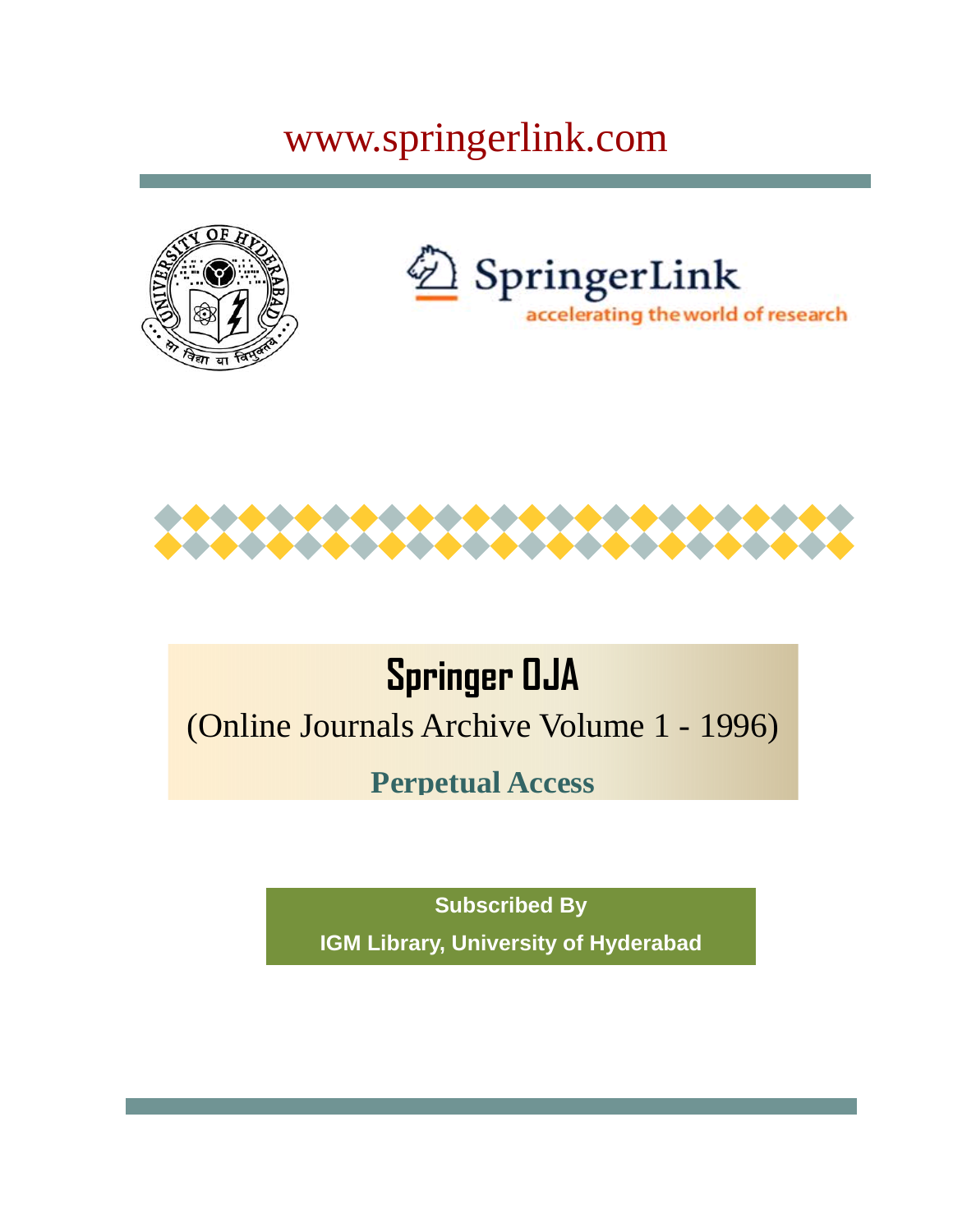## **Springer OJA - Subject Collections**



| <b>Subject</b>                              | No. of        | No. of         |
|---------------------------------------------|---------------|----------------|
|                                             | <b>Titles</b> | <b>Volumes</b> |
| <b>Business &amp; Economics</b>             | 51            | 966            |
| <b>Behavioral Sciences</b>                  | 62            | 1137           |
| <b>Humanities, Social Science &amp; Law</b> | 120           | 2624           |
| <b>Physics &amp; Astronomy</b>              | 70            | 4107           |
| <b>Chemistry &amp; Materials Science</b>    | 75            | 3391           |
| <b>Computer Sciences</b>                    | 93            | 1410           |
| <b>Earth &amp; Environmental Sciences</b>   | 97            | 3994           |
| <b>Engineering</b>                          | 97            | 2639           |
| <b>Mathematics</b>                          | 104           | 4127           |
| <b>Medicine</b>                             | 127           | 7328           |
| <b>Biomedical &amp; Life Sciences</b>       | 177           | 10423          |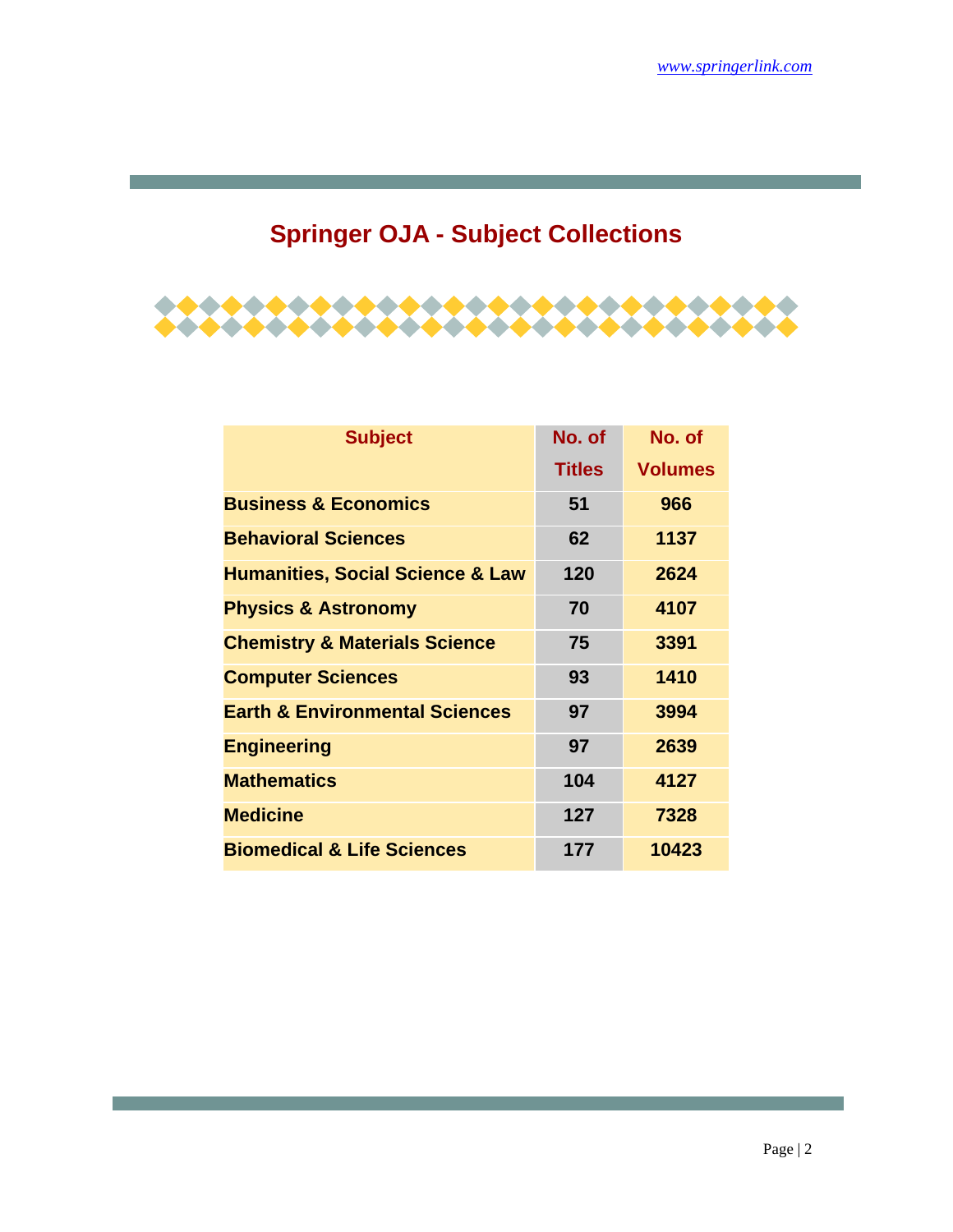|                |                                                   | <b>First</b>   | <b>First</b> | Last             | <b>Total</b>   |
|----------------|---------------------------------------------------|----------------|--------------|------------------|----------------|
|                | <b>Title</b>                                      | volume         | year         | volume<br>(1996) | vols.          |
| 1              | Abdominal Imaging                                 | 1              | 1976         | 21               | 21             |
| $\overline{2}$ | Acta Applicandae Mathematics                      | 1              | 1983         | 45               | 45             |
| 3              | Acta Biotheoretica                                | 1              | 1935         | 44               | 44             |
| 4              | Acta Diabetologica                                | 1              | 1964         | 33               | 33             |
| 5              | Acta Mathematica Sinica                           | 1              | 1985         | 13               | 13             |
| 6              | Acta Mathematicae Applicatae Sinica               | 1              | 1984         | 13               | 13             |
| $\overline{7}$ | Acta Mathematics Hungarica                        | 1              | 1946         | 73               | 73             |
| 8              | Acta Mechanica                                    | 1              | 1965         | 119              | 119            |
| 9              | Acta Mechanica Soiida Sinica                      | 1              | 1988         | 10               | 10             |
| 10             | Acta Neurochirurgica                              | 1              | 1950         | 138              | 138            |
| 11             | Acta Neuropathologica                             | 1              | 1961         | 92               | 92             |
| 12             | Ada Informatica                                   | 1              | 1971         | 33               | 33             |
| 13             | Ada Mechanica                                     | 1              | 1965         | 119              | 119            |
| 14             | Administration and Policy in Mental Health        | 1              | 1972         | 24               | 24             |
| 15             | Adsorption                                        | 1              | 1995         | 3                | 3              |
| 16             | <b>Advances in Computational Mathematics</b>      | 1              | 1993         | 6                | 6              |
| 17             | <b>Advances in Health Sciences Education</b>      | 1              | 1996         | 1                | 1              |
| 18             | aequationes mathematicae                          | 1              | 1968         | 53               | 53             |
| 19             | Aerobiologia                                      | 1              | 1985         | 12               | 12             |
| 20             | Aerobiologia                                      | 1              | 1985         | 12               | 12             |
| 21             | <b>Aesthetic Plastic Surgery</b>                  | 1              | 1976         | 20               | 20             |
| 22             | African Archaeological Review                     | 1              | 1983         | 13               | 13             |
| 23             | <b>Agriculture and Human Values</b>               | 1              | 1984         | 13               | 13             |
| 24             | <b>Agroforestry Systems</b>                       | 1              | 1982         | 36               | 36             |
| 25             | AI & SOCIETY                                      | 1              | 1987         | 10               | 10             |
| 26             | Algebra and Logic                                 | $\overline{7}$ | 1968         | 35               | 29             |
| 27             | algebra universalis                               | 1              | 1971         | 36               | 36             |
| 28             | Algorithmica                                      | 1              | 1986         | 16               | 16             |
| 29             | American Journal of Community Psychology          | 1              | 1973         | 24               | 24             |
| 30             | American Journal of Dance Therapy                 | 1              | 1977         | 18               | 18             |
| 31             | Amino Acids                                       | 1              | 1991         | 11               | 11             |
| 32             | Amino Acids                                       | 1              | 1991         | 11               | 11             |
| 33             | Analog Integrated Circuits and Signal Processing  | 1              | 1991         | 11               | 11             |
| 34             | Analysis Mathematica                              | 1              | 1975         | 22               | 22             |
| 35             | Analytical and Bioanalytical Chemistry            | 1              | 1982         | 356              | 356            |
| 36             | Anatomy and Embryology                            | 1              | 1892         | 194              | 194            |
| 37             | Annali di Matematica Pura ed Applicata            | 1              | 1850         | 175              | 175            |
| 38             | Annals of Biomedical Engineering                  | 1              | 1972         | 23               | 23             |
| 39             | <b>Annals of Combinatorics</b>                    | 1              | 1997         | 1                | 1              |
| 40             | Annals of Global Analysis and Geometry            | 1              | 1983         | 14               | 14             |
| 41             | <b>Annals of Hematology</b>                       | 1              | 1955         | 73               | 73             |
| 42             | Annals of Mathematics and Artificial Intelligence | 1              | 1990         | 18               | 18             |
| 43             | <b>Annals of Operations Research</b>              | 1              | 1984         | 68               | 68             |
| 44             | <b>Annals of Software Engineering</b>             | 1              | 1995         | $\overline{2}$   | $\overline{2}$ |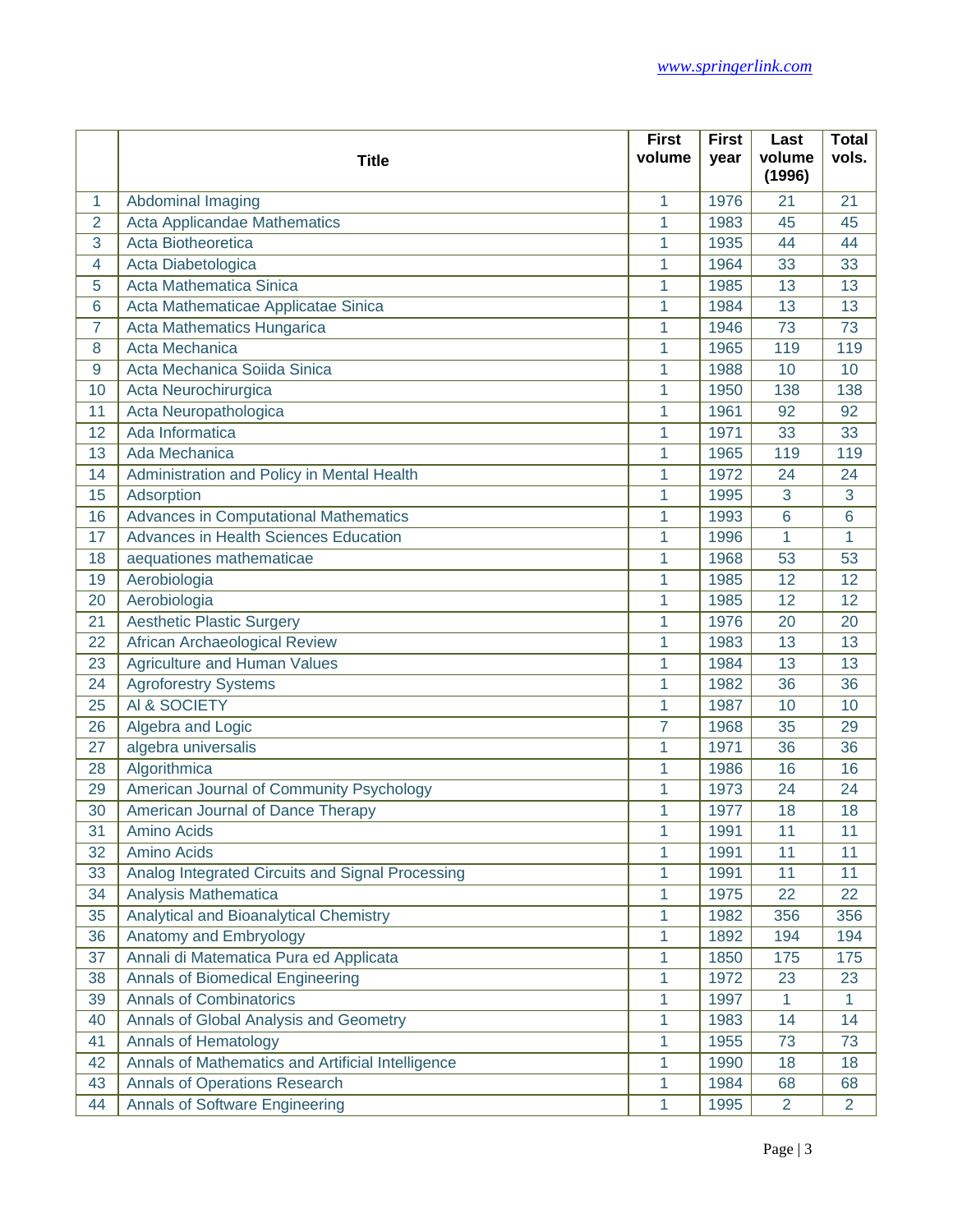|    |                                                                | <b>First</b> | <b>First</b> | Last             | <b>Total</b>    |
|----|----------------------------------------------------------------|--------------|--------------|------------------|-----------------|
|    | <b>Title</b>                                                   | volume       | year         | volume<br>(1996) | vols.           |
| 45 | <b>Annals of Surgical Oncology</b>                             | 1            | 1994         | 4                | 4               |
| 46 | <b>Annals of Vascular Surgery</b>                              | 1            | 1986         | 10               | 10              |
| 47 | Antonie van Leeuwenhoek                                        | 1            | 1926         | 70               | 70              |
| 48 | Apoptosis                                                      | 1            | 1996         | 1                | $\mathbf{1}$    |
| 49 | Applicable Algebra in Engineering, Communication and Computing | 1            | 1990         | $\overline{7}$   | $\overline{7}$  |
| 50 | <b>Applied Categorical Structures</b>                          | 1            | 1993         | $\overline{4}$   | $\overline{4}$  |
| 51 | <b>Applied Composite Materials</b>                             | 1            | 1994         | 3                | 3               |
| 52 | <b>Applied Intelligence</b>                                    | 1            | 1991         | 6                | $6\phantom{1}6$ |
| 53 | Applied Mathematics and Optimization                           | 1            | 1974         | 34               | 34              |
| 54 | Applied Microbiology and Biotechnology                         | 1            | 1975         | 46               | 46              |
| 55 | <b>Applied Physics A</b>                                       | 1            | 1973         | 63               | 63              |
| 56 | <b>Applied Physics B</b>                                       | 1            | 1973         | 63               | 63              |
| 57 | Applied Psychophysiology and Biofeedback                       | 1            | 1976         | 22               | 22              |
| 58 | Aquaculture International                                      | 1            | 1993         | $\overline{4}$   | $\overline{4}$  |
| 59 | <b>Aquatic Ecology</b>                                         | 1            | 1967         | 30               | 30              |
| 60 | <b>Aquatic Geochemistry</b>                                    | 1            | 1995         | $\overline{2}$   | $\overline{2}$  |
| 61 | Aquatic Sciences - Research across Boundaries                  | 1            | 1920         | 58               | 58              |
| 62 | Archiv der Mathematik                                          | 1            | 1948         | 67               | 67              |
| 63 | <b>Archival Science</b>                                        | 1            | 1987         | 13               | 13              |
| 64 | Archive for History of Exact Sciences                          | 1            | 1960         | 51               | 51              |
| 65 | <b>Archive for Mathematical Logic</b>                          | 1            | 1950         | 35               | 35              |
| 66 | Archive for Rational Mechanics and Analysis                    | 1            | 1957         | 136              | 136             |
| 67 | <b>Archive of Applied Mechanics</b>                            | 1            | 1929         | 66               | 66              |
| 68 | Archives of Dermatological Research                            | 1            | 1869         | 288              | 288             |
| 69 | Archives of Environmental Contamination and Toxicology         | 1            | 1973         | 31               | 31              |
| 70 | Archives of Gynecology and Obstetrics                          | 1            | 1870         | 259              | 259             |
| 71 | <b>Archives of Microbiology</b>                                | 1            | 1930         | 166              | 166             |
| 72 | Archives of Orthopaedic and Trauma Surgery                     | 1            | 1903         | 115              | 115             |
| 73 | <b>Archives of Sexual Behavior</b>                             | 1            | 1971         | 25               | 25              |
| 74 | <b>Archives of Toxicology</b>                                  | 1            | 1930         | 67               | 67              |
| 75 | <b>Archives of Virology</b>                                    | 1            | 1939         | 141              | 141             |
| 76 | Argumentation                                                  | 1            | 1987         | 10               | 10              |
| 77 | Artificial Intelligence and Law                                | 1            | 1992         | $\overline{4}$   | 4               |
| 78 | Artificial Intelligence Review                                 | 1            | 1987         | 10               | 10              |
| 79 | Asia Pacific Journal of Management                             | 1            | 1983         | 13               | 13              |
| 80 | <b>Asia-Pacific Financial Markets</b>                          | 1            | 1994         | 3                | 3               |
| 81 | Astrophysics                                                   | 1            | 1965         | 39               | 39              |
| 82 | Astrophysics and Space Science                                 | 1            | 1968         | 246              | 246             |
| 83 | <b>Atomic Energy</b>                                           | 1            | 1956         | 85               | 85              |
| 84 | <b>Automated Software Engineering</b>                          | 1            | 1994         | 3                | 3               |
| 85 | <b>Autonomous Robots</b>                                       | 1            | 1994         | 3                | 3               |
| 86 | Axiomathes                                                     | 1            | 1993         | $\overline{7}$   | $\overline{7}$  |
| 87 | <b>Basic Research in Cardiology</b>                            | 1            | 1937         | 91               | 91              |
| 88 | <b>Behavior Genetics</b>                                       | 1            | 1970         | 26               | 26              |
| 89 | <b>Behavioral Ecology and Sociobiology</b>                     | 1            | 1976         | 39               | 39              |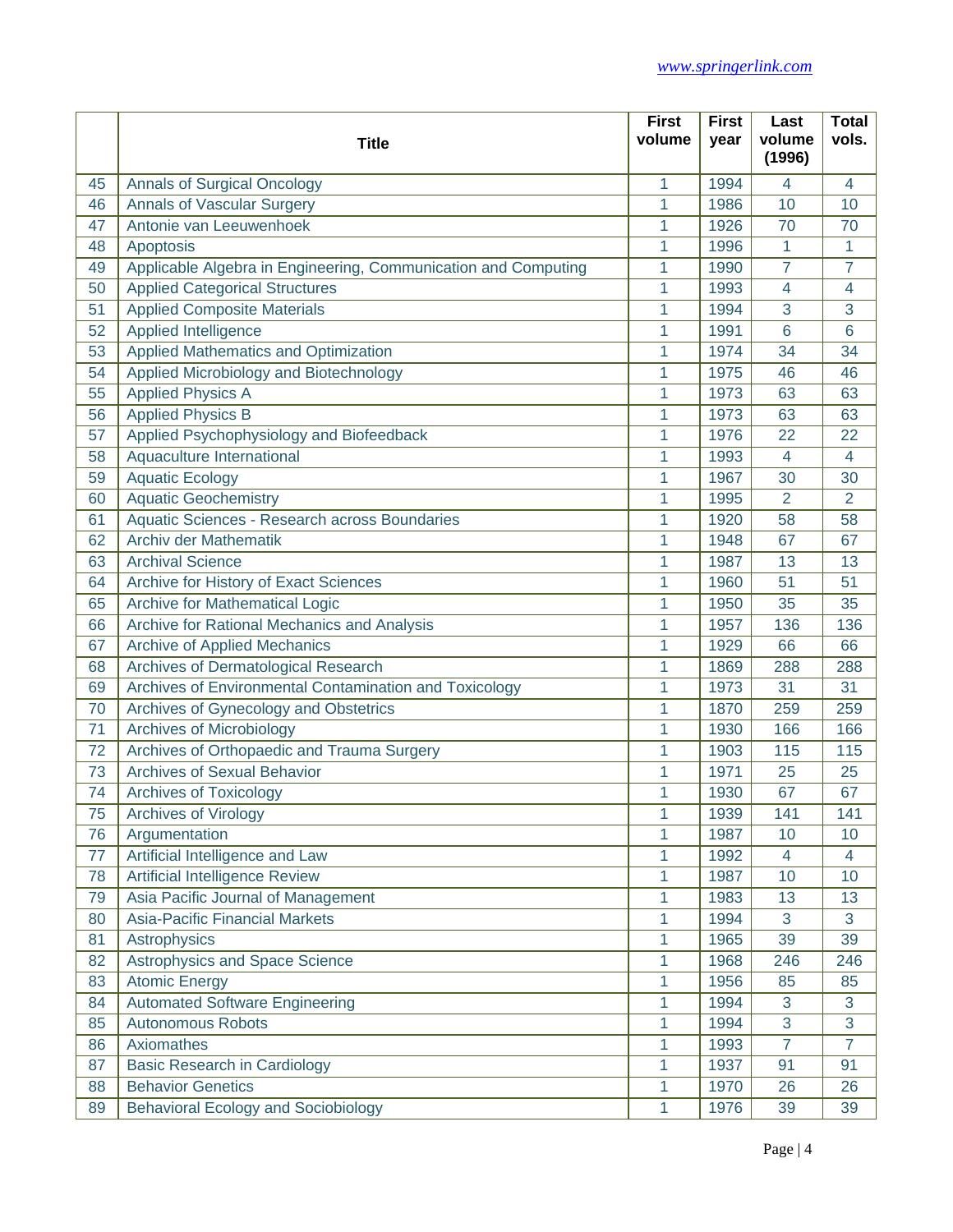|     |                                                           | <b>First</b> | <b>First</b> | Last             | <b>Total</b>   |
|-----|-----------------------------------------------------------|--------------|--------------|------------------|----------------|
|     | <b>Title</b>                                              | volume       | year         | volume<br>(1996) | vols.          |
| 90  | <b>Biochemical Genetics</b>                               | 1            | 1967         | 34               | 34             |
| 91  | <b>BioControl</b>                                         | 1            | 1956         | 40               | 40             |
| 92  | Biodegradation                                            | 1            | 1990         | $\overline{7}$   | $\overline{7}$ |
| 93  | <b>Biodiversity &amp; Conservation</b>                    | 1            | 1992         | 5                | 5              |
| 94  | Biogeochemistry                                           | 1            | 1984         | 35               | 35             |
| 95  | <b>Biological Cybernetics</b>                             | 1            | 1961         | 75               | 75             |
| 96  | <b>Biology and Fertility of Soils</b>                     | 1            | 1985         | 22               | 22             |
| 97  | <b>Biology and Philosophy</b>                             | 1            | 1986         | 11               | 11             |
| 98  | <b>Biomedical Engineering</b>                             | 1            | 1967         | 30               | 30             |
| 99  | <b>Biometals</b>                                          | 1            | 1988         | 9                | 9              |
| 100 | <b>Bioprocess and Biosystems Engineering</b>              | 1            | 1986         | 15               | 15             |
| 101 | <b>Bioscience Reports</b>                                 | 1            | 1981         | 16               | 16             |
| 102 | <b>Biotechnology Letters</b>                              | 1            | 1979         | 18               | 18             |
| 103 | <b>BIT Numerical Mathematics</b>                          | 1            | 1961         | 36               | 36             |
| 104 | <b>Boundary-Layer Meteorology</b>                         | 1            | 1970         | 81               | 81             |
| 105 | <b>Brain Topography</b>                                   | 1            | 1988         | 9                | 9              |
| 106 | <b>Breast Cancer Research and Treatment</b>               | 1            | 1981         | 41               | 41             |
| 107 | Bulletin of Engineering Geology and the Environment       | 1            | 1970         | 55               | 55             |
| 108 | Bulletin of Environmental Contamination and Toxicology    | 1            | 1966         | 57               | 57             |
| 109 | <b>Bulletin of Experimental Biology and Medicine</b>      | 1            | 1956         | 126              | 126            |
| 110 | <b>Bulletin of the Brazilian Mathematical Society</b>     | 1            | 1970         | 27               | 27             |
| 111 | <b>Bulletin of Volcanology</b>                            | 1            | 1924         | 58               | 58             |
| 112 | <b>Calcified Tissue International</b>                     | 1            | 1967         | 59               | 59             |
| 113 | <b>CALCOLO</b>                                            | 1            | 1964         | 33               | 33             |
| 114 | Calculus of Variations and Partial Differential Equations | 1            | 1993         | $\overline{4}$   | 4              |
| 115 | <b>Cancer and Metastasis Reviews</b>                      | 1            | 1982         | 15               | 15             |
| 116 | <b>Cancer Causes &amp; Control</b>                        | 1            | 1990         | $\overline{7}$   | $\overline{7}$ |
| 117 | <b>Cancer Chemotherapy and Pharmacology</b>               | 1            | 1978         | 38               | 38             |
| 118 | Cancer Immunology, Immunotherapy                          | 1            | 1976         | 43               | 43             |
| 119 | Cardiovascular and Interventional Radiology               | 1            | 1977         | 19               | 19             |
| 120 | Cardiovascular Drugs and Therapy                          | 1            | 1987         | 10               | 10             |
| 121 | <b>Catalysis Letters</b>                                  | 1            | 1988         | 42               | 42             |
| 122 | <b>Celestial Mechanics and Dynamical Astronomy</b>        | 1            | 1969         | 66               | 66             |
| 123 | <b>Cell and Tissue Research</b>                           | 1            | 1924         | 286              | 286            |
| 124 | <b>Cell Biology and Toxicology</b>                        | 1            | 1984         | 12               | 12             |
| 125 | <b>Cellular and Molecular Life Sciences CMLS</b>          | 1            | 1945         | 52               | 52             |
| 126 | <b>Cellular and Molecular Neurobiology</b>                | 1            | 1981         | 16               | 16             |
| 127 | Cellulose                                                 | 1            | 1994         | 3                | 3              |
| 128 | <b>Chemical and Petroleum Engineering</b>                 | 1            | 1965         | 35               | 35             |
| 129 | Chemistry and Technology of Fuels and Oils                | 1            | 1965         | 32               | 32             |
| 130 | <b>Chemistry of Heterocyclic Compounds</b>                | 1            | 1965         | 32               | 32             |
| 131 | <b>Chemistry of Natural Compounds</b>                     | 1            | 1965         | 32               | 32             |
| 132 | <b>CHEMOECOLOGY</b>                                       | 1            | 1990         | $\overline{7}$   | $\overline{7}$ |
| 133 | Child and Adolescent Social Work Journal                  | 1            | 1984         | 13               | 13             |
| 134 | Child and Youth Care Forum                                | 1            | 1971         | 24               | 24             |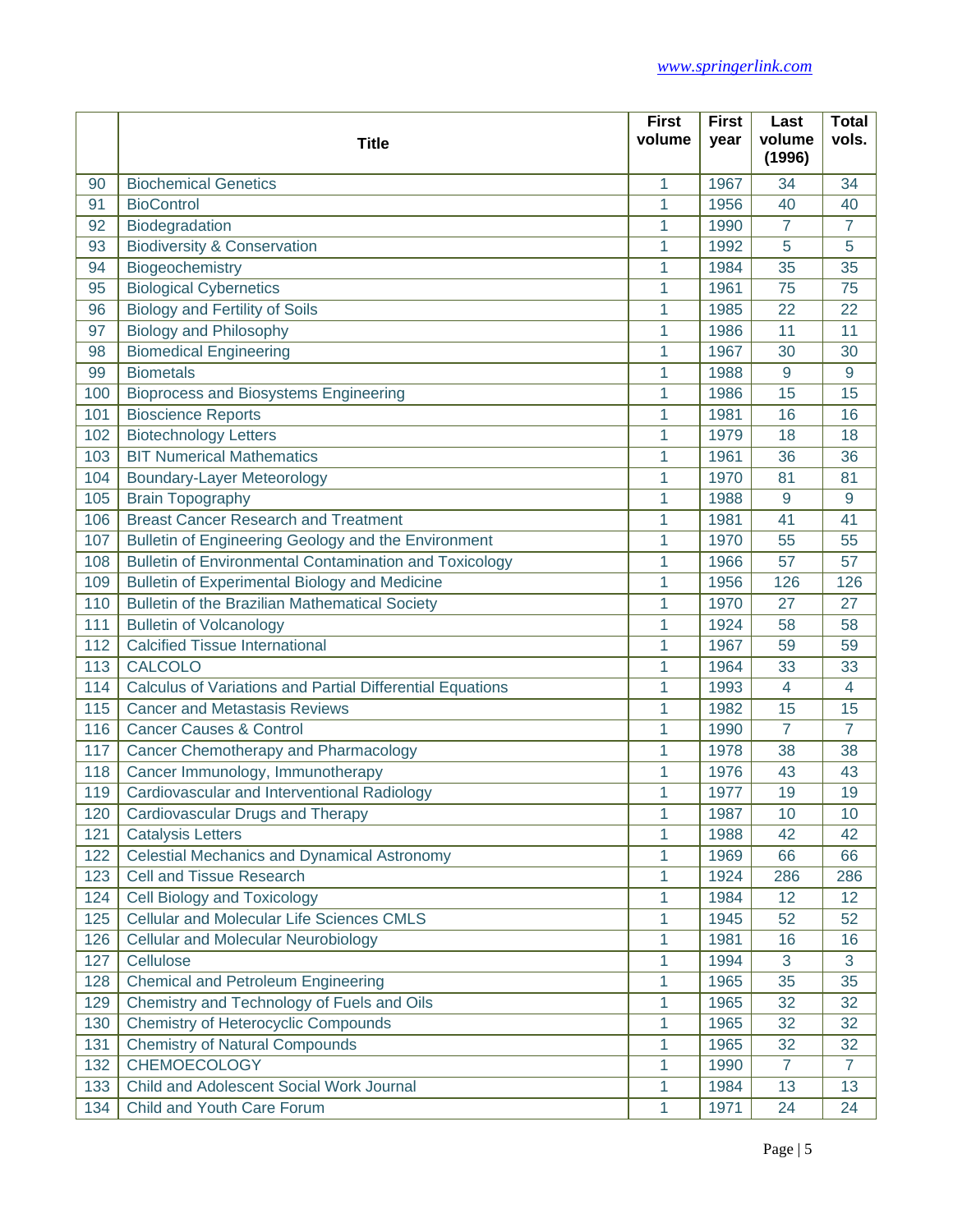|     |                                                    | <b>First</b> | <b>First</b> | Last             | <b>Total</b>   |
|-----|----------------------------------------------------|--------------|--------------|------------------|----------------|
|     | <b>Title</b>                                       | volume       | year         | volume<br>(1996) | vols.          |
| 135 | Child Psychiatry and Human Development             | 1            | 1970         | 27               | 27             |
| 136 | <b>Children's Literature in Education</b>          | 1            | 1970         | 27               | 27             |
| 137 | <b>Child's Nervous System</b>                      | 1            | 1985         | 12               | 12             |
| 138 | Chromosoma                                         | 1            | 1961         | 105              | 105            |
| 139 | <b>Chromosome Research</b>                         | 1            | 1993         | $\overline{4}$   | $\overline{4}$ |
| 140 | Circuits, Systems and Signal Processing            | 1            | 1982         | 16               | 16             |
| 141 | <b>Climate Dynamics</b>                            | 1            | 1986         | 12               | 12             |
| 142 | <b>Climatic Change</b>                             | 1            | 1977         | 34               | 34             |
| 143 | <b>Clinical &amp; Experimental Metastasis</b>      | 1            | 1983         | 14               | 14             |
| 144 | <b>Clinical Rheumatology</b>                       | 1            | 1982         | 16               | 16             |
| 145 | <b>Clinical Social Work Journal</b>                | 1            | 1973         | 24               | 24             |
| 146 | <b>Cognitive Therapy and Research</b>              | 1            | 1977         | 20               | 20             |
| 147 | <b>Colloid and Polymer Science</b>                 | 1            | 1906         | 274              | 274            |
| 148 | Combinatorica                                      | 1            | 1981         | 16               | 16             |
| 149 | Combustion, Explosion and Shock Waves              | 1            | 1965         | 32               | 32             |
| 150 | Commentarii Mathematici Helvetic!                  | 1            | 1929         | 71               | 71             |
| 151 | <b>Communications in Mathematical Physics</b>      | 1            | 1965         | 181              | 181            |
| 152 | <b>Community Mental Health Journal</b>             | 1            | 1965         | 32               | 32             |
| 153 | <b>Comparative Clinical Pathology</b>              | 1            | 1991         | 6                | 6              |
| 154 | Computational & Mathematical Organization Theory   | 1            | 1995         | $\overline{2}$   | $\overline{2}$ |
| 155 | computational complexity                           | 1            | 1991         | 5                | 5              |
| 156 | <b>Computational Economics</b>                     | 1            | 1988         | 9                | 9              |
| 157 | <b>Computational Mathematics and Modeling</b>      | 1            | 1990         | $\overline{7}$   | $\overline{7}$ |
| 158 | <b>Computational Mechanics</b>                     | 1            | 1986         | 18               | 18             |
| 159 | <b>Computational Optimization and Applications</b> | 1            | 1992         | 6                | 6              |
| 160 | <b>Computer Supported Cooperative Work (CSCW)</b>  | 1            | 1992         | 5                | 5              |
| 161 | <b>Computers and the Humanities</b>                | 1            | 1966         | 30               | 30             |
| 162 | Computing                                          | 1            | 1966         | 57               | 57             |
| 163 | <b>Constitutional Political Economy</b>            | 1            | 1990         | 7                | $\overline{7}$ |
| 164 | Constraints                                        | 1            | 1996         | 1                | 1              |
| 165 | <b>Constructive Approximation</b>                  | 1            | 1985         | 12               | 12             |
| 166 | <b>Contemporary Family Therapy</b>                 | 1            | 1979         | 18               | 18             |
| 167 | <b>Continental Philosophy Review</b>               | 29           | 1968         | 29               | 1              |
| 168 | Continuum Mechanics and Thermodynamics             | 1            | 1989         | 8                | 8              |
| 169 | Contributions to Mineralogy and Petrology          | 1            | 1947         | 126              | 126            |
| 170 | <b>Coral Reefs</b>                                 | 1            | 1982         | 15               | 15             |
| 171 | Crime, Law and Social Change                       | 1            | 1977         | 26               | 26             |
| 172 | <b>Criminal Law Forum</b>                          | 1            | 1989         | $\overline{7}$   | $\overline{7}$ |
| 173 | <b>Critical Criminology</b>                        | 1            | 1989         | $\overline{5}$   | 5              |
| 174 | Culture, Medicine and Psychiatry                   | 1            | 1977         | 20               | 20             |
| 175 | <b>Current Genetics</b>                            | 1            | 1979         | 30               | 30             |
| 176 | <b>Current Microbiology</b>                        | 1            | 1978         | 33               | 33             |
| 177 | <b>Cybernetics and Systems Analysis</b>            | 1            | 1965         | 32               | 32             |
| 178 | Cytotechnology                                     | 1            | 1987         | 22               | 22             |
| 179 | Czechoslovak Journal of Physics                    | 16           | 1966         | 46               | 31             |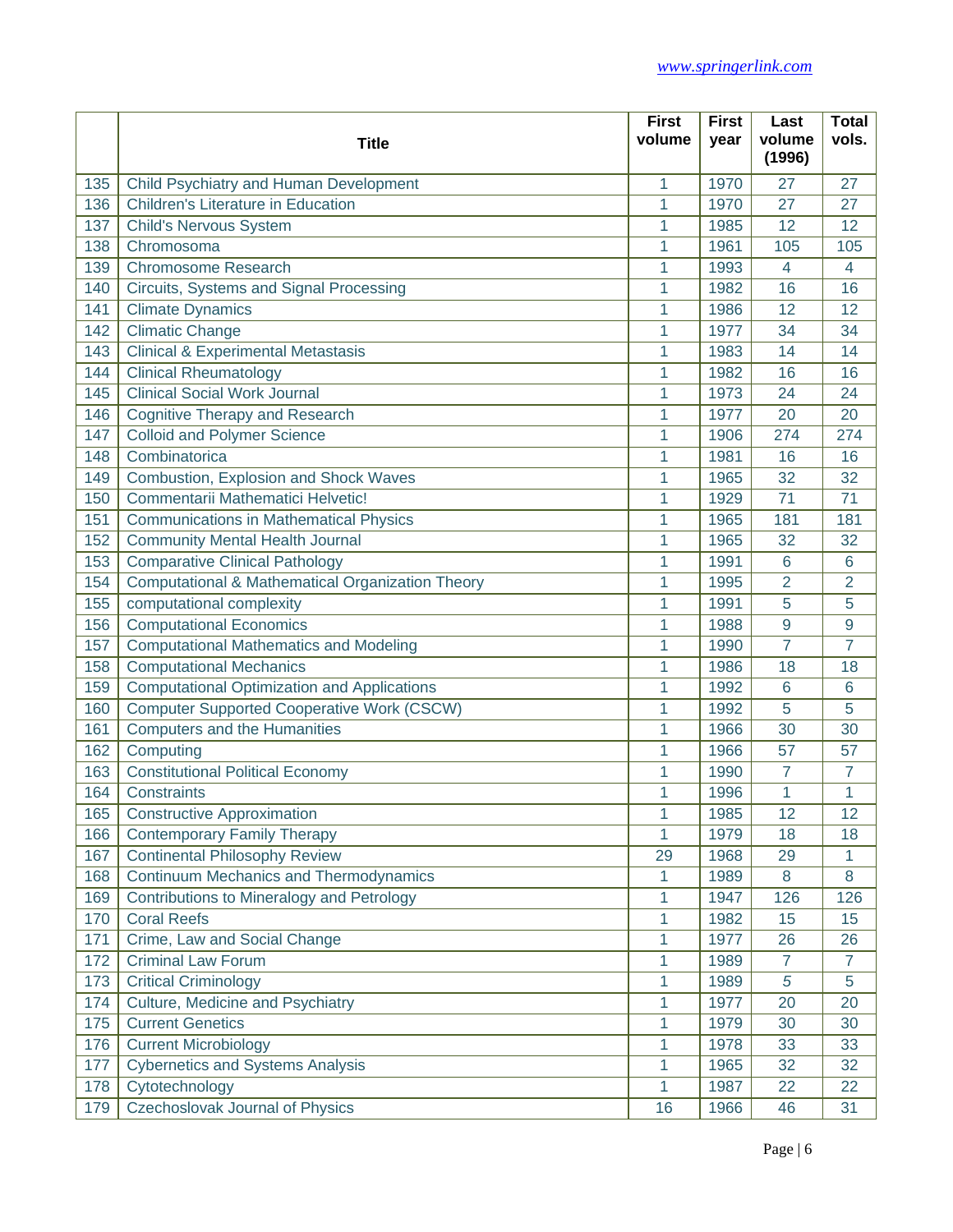|     |                                                     | <b>First</b>   | <b>First</b> | Last             | <b>Total</b>            |
|-----|-----------------------------------------------------|----------------|--------------|------------------|-------------------------|
|     | <b>Title</b>                                        | volume         | year         | volume<br>(1996) | vols.                   |
| 180 | De Economist                                        | 1              | 1852         | 144              | 144                     |
| 181 | Decisions in Economics and Finance                  | $\overline{1}$ | 1978         | 19               | 19                      |
| 182 | <b>Design Automation for Embedded Systems</b>       | 1              | 1996         | 1                | 1                       |
| 183 | Designs, Codes and Cryptography                     | $\mathbf{1}$   | 1991         | 9                | 9                       |
| 184 | Development Genes and Evolution                     | 1              | 1894         | 206              | 206                     |
| 185 | Diabetologia                                        | 1              | 1965         | 39               | 39                      |
| 186 | <b>Dialectical Anthropology</b>                     | 1              | 1975         | 21               | 21                      |
| 187 | <b>Digestive Diseases and Sciences</b>              | 1              | 1934         | 41               | 41                      |
| 188 | <b>Discrete &amp; Computational Geometry</b>        | 1              | 1986         | 16               | 16                      |
| 189 | <b>Discrete Event Dynamic Systems</b>               | 1              | 1991         | 6                | $6\phantom{1}6$         |
| 190 | Diseases of the Colon & Rectum                      | 1              | 1958         | 40               | 40                      |
| 191 | <b>Distributed and Parallel Databases</b>           | 1              | 1993         | 4                | $\overline{\mathbf{4}}$ |
| 192 | <b>Distributed Computing</b>                        | 1              | 1986         | 10               | 10                      |
| 193 | Documenta Ophthalmologica                           | 1              | 1938         | 94               | 94                      |
| 194 | <b>Dynamics and Control</b>                         | 1              | 1991         | 6                | 6                       |
| 195 | Dysphagia                                           | 1              | 1986         | 11               | 11                      |
| 196 | Early Childhood Education Journal                   | 1              | 1973         | 24               | 24                      |
| 197 | Earth, Moon, and Planets                            | 1              | 1969         | 75               | 75                      |
| 198 | <b>Ecological Research</b>                          | 1              | 1986         | 11               | 11                      |
| 199 | <b>Economic Bulletin</b>                            | 1              | 1977         | 33               | 33                      |
| 200 | Economic Change and Restructuring                   | 1              | 1963         | 29               | 29                      |
| 201 | <b>Economic Theory</b>                              | 1              | 1991         | 8                | 8                       |
| 202 | Ecotoxicology                                       | 1              | 1992         | 5                | 5                       |
| 203 | <b>Education and Information Technologies</b>       | 1              | 1996         | 1                | $\overline{1}$          |
| 204 | <b>Educational Psychology Review</b>                | 1              | 1989         | 8                | 8                       |
| 205 | <b>Educational Studies in Mathematics</b>           | 1              | 1968         | 31               | 31                      |
| 206 | <b>Electrical Engineering</b>                       | 1              | 1912         | 79               | 79                      |
| 207 | <b>Emergency Radiology</b>                          | 1              | 1994         | 4                | $\overline{4}$          |
| 208 | <b>Empirical Economics</b>                          | 1              | 1976         | 21               | 21                      |
| 209 | <b>Empirical Software Engineering</b>               | 1              | 1996         | 1                | 1                       |
| 210 | <b>Empirics</b>                                     | 1              | 1973         | 23               | 23                      |
| 211 | <b>Employee Responsibilities and Rights Journal</b> | 1              | 1988         | 9                | 9                       |
| 212 | <b>Engineering with Computers</b>                   | 1              | 1985         | 12               | 12                      |
| 213 | <b>Environmental and Ecological Statistics</b>      | $\mathbf{1}$   | 1994         | 3                | 3                       |
| 214 | <b>Environmental and Resource Economics</b>         | 1              | 1991         | 9                | 9                       |
| 215 | <b>Environmental Biology of Fishes</b>              | 1              | 1976         | 47               | 47                      |
| 216 | Environmental Geochemistry and Health               | 1              | 1979         | 18               | 18                      |
| 217 | <b>Environmental Geology</b>                        | 1              | 1975         | 28               | 28                      |
| 218 | <b>Environmental Management</b>                     | $\mathbf{1}$   | 1976         | 20               | 20                      |
| 219 | Environmental Modeling & Assessment                 | 1              | 1996         | 1                | $\mathbf{1}$            |
| 220 | <b>Environmental Monitoring and Assessment</b>      | 1              | 1981         | 43               | 43                      |
| 221 | Environmentalist                                    | 1              | 1981         | 16               | 16                      |
| 222 | Erkenntnis                                          | 1              | 1930         | 45               | 45                      |
| 223 | Euphytica                                           | 1              | 1952         | 92               | 92                      |
| 224 | European Archives of Oto-Rhino-Laryngology          | 1              | 1864         | 253              | 253                     |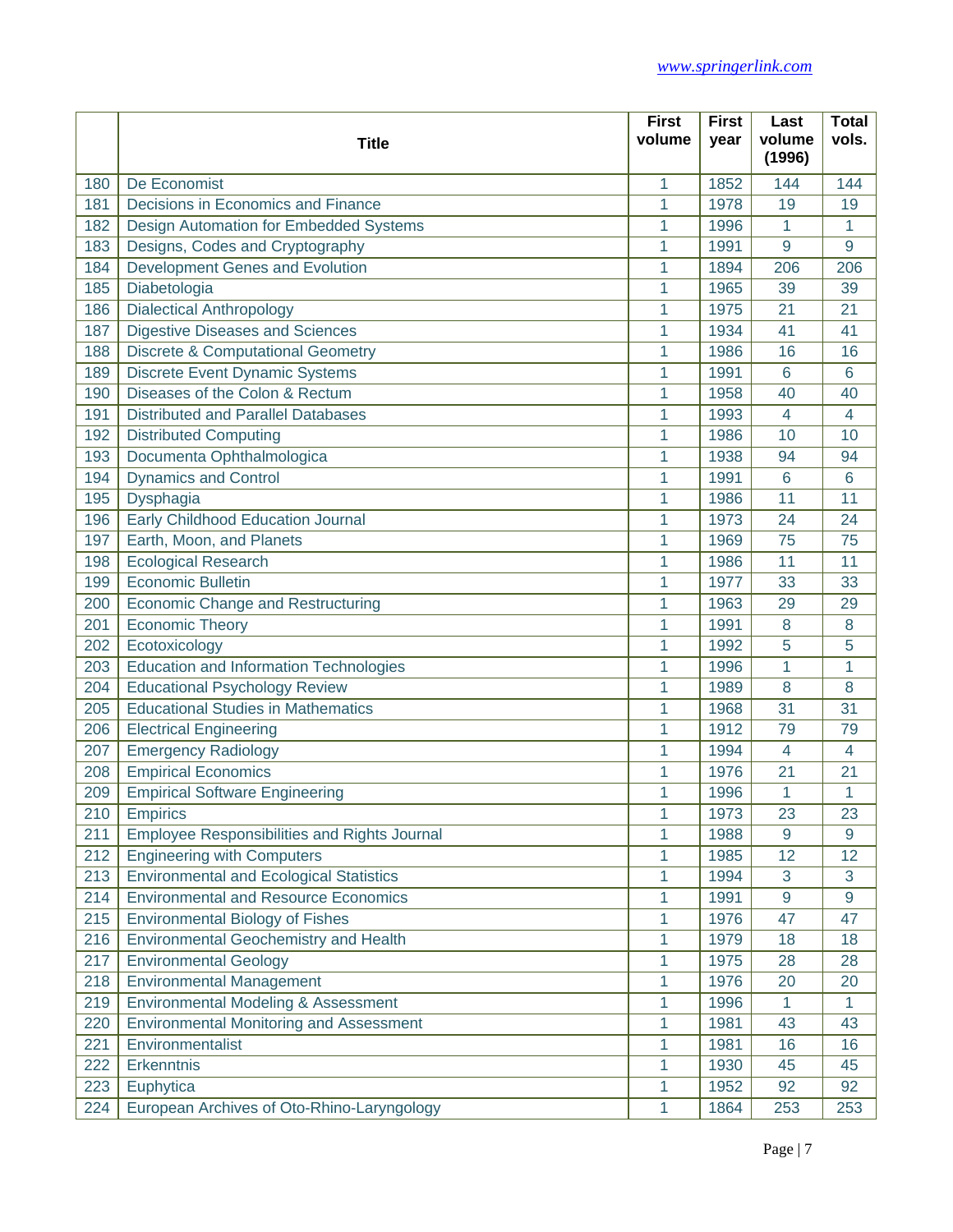|     |                                                                   | <b>First</b> | <b>First</b> | Last             | <b>Total</b>            |
|-----|-------------------------------------------------------------------|--------------|--------------|------------------|-------------------------|
|     | <b>Title</b>                                                      | volume       | year         | volume<br>(1996) | vols.                   |
| 225 | European Archives of Psychiatry and Clinical Neuroscience         | 1            | 1868         | 246              | 246                     |
| 226 | European Biophysics Journal                                       | 1            | 1974         | 25               | 25                      |
| 227 | European Child & Adolescent Psychiatry                            | 1            | 1992         | 5                | 5                       |
| 228 | European Child & Adolescent Psychiatry                            | 1            | 1992         | 5                | 5                       |
| 229 | European Food Research and Technology A                           | 1            | 1898         | 203              | 203                     |
| 230 | European Journal of Applied Physiology                            | 1            | 1928         | 73               | 73                      |
| 231 | European Journal of Clinical Microbiology and Infectious Diseases | 1            | 1982         | 15               | 15                      |
| 232 | European Journal of Clinical Pharmacology                         | 1            | 1968         | 51               | 51                      |
| 233 | European Journal of Epidemiology                                  | 1            | 1985         | 12               | 12                      |
| 234 | European Journal of Forest Research                               | 1            | 1879         | 116              | 116                     |
| 235 | European Journal of Law and Economics                             | 1            | 1994         | 3                | 3                       |
| 236 | European Journal of Nuclear Medicine and Molecular Imaging        | 1            | 1976         | 23               | 23                      |
| 237 | European Journal of Nutrition                                     | 1            | 1960         | 35               | 35                      |
| 238 | European Journal of Orthopaedic Surgery & Traumatology            | 1            | 1991         | 6                | 6                       |
| 239 | <b>European Journal of Pediatrics</b>                             | 1            | 1910         | 155              | 155                     |
| 240 | European Journal of Plant Pathology                               | 1            | 1895         | 102              | 102                     |
| 241 | <b>European Journal of Plastic Surgery</b>                        | 1            | 1971         | 19               | 19                      |
| 242 | European Journal of Population                                    | 1            | 1970         | 12               | 12                      |
| 243 | European Journal of Trauma                                        | 1            | 1975         | 22               | 22                      |
| 244 | European Journal of Wildlife Research                             | 1            | 1955         | 52               | 52                      |
| 245 | European Journal on Criminal Policy and Research                  | 1            | 1993         | 3                | 3                       |
| 246 | <b>European Radiology</b>                                         | 1            | 1991         | 6                | 6                       |
| 247 | European Spine Journal                                            | 1            | 1992         | 5                | 5                       |
| 248 | <b>European Surgery</b>                                           | 1            | 1969         | 28               | 28                      |
| 249 | <b>Evolutionary Ecology</b>                                       | 1            | 1987         | 10               | 10                      |
| 250 | Experimental & Applied Acarology                                  | 1            | 1985         | 20               | 20                      |
| 251 | <b>Experimental Astronomy</b>                                     | 1            | 1989         | 6                | 6                       |
| 252 | <b>Experimental Brain Research</b>                                | 1            | 1966         | 112              | 112                     |
| 253 | <b>Experiments in Fluids</b>                                      | 1            | 1983         | 21               | 21                      |
| 254 | <b>Facies</b>                                                     | 1            | 1979         | 43               | 43                      |
| 255 | <b>Feminist Legal Studies</b>                                     | 1            | 1993         | 4                | $\overline{\mathbf{4}}$ |
| 256 | <b>Few-Body Systems</b>                                           | 1            | 1986         | 21               | 21                      |
| 257 | <b>Fibre Chemistry</b>                                            | 1            | 1969         | 28               | 28                      |
| 258 | Fire Technology                                                   | 1            | 1965         | 32               | 32                      |
| 259 | Fish Physiology and Biochemistry                                  | 1            | 1986         | 15               | 15                      |
| 260 | Flow, Turbulence and Combustion                                   | 1            | 1947         | 57               | 57                      |
| 261 | <b>Fluid Dynamics</b>                                             | 1            | 1966         | 31               | 31                      |
| 262 | <b>Formal Aspects of Computing</b>                                | 1            | 1989         | 8                | 8                       |
| 263 | Formal Methods in System Design                                   | 1            | 1992         | 9                | $\overline{9}$          |
| 264 | Forschung im Ingenieurwesen                                       | 1            | 1930         | 62               | 62                      |
| 265 | <b>Foundations of Physics</b>                                     | 1            | 1970         | 26               | 26                      |
| 266 | <b>Foundations of Physics Letters</b>                             | 1            | 1988         | 9                | 9                       |
| 267 | <b>Foundations of Science</b>                                     | 1            | 1995         | 1.               | 1                       |
| 268 | <b>Functional Analysis and Its Applications</b>                   | 1            | 1967         | 30               | 30                      |
| 269 | <b>Gee-Marine Letters</b>                                         | 1            | 1981         | 16               | 16                      |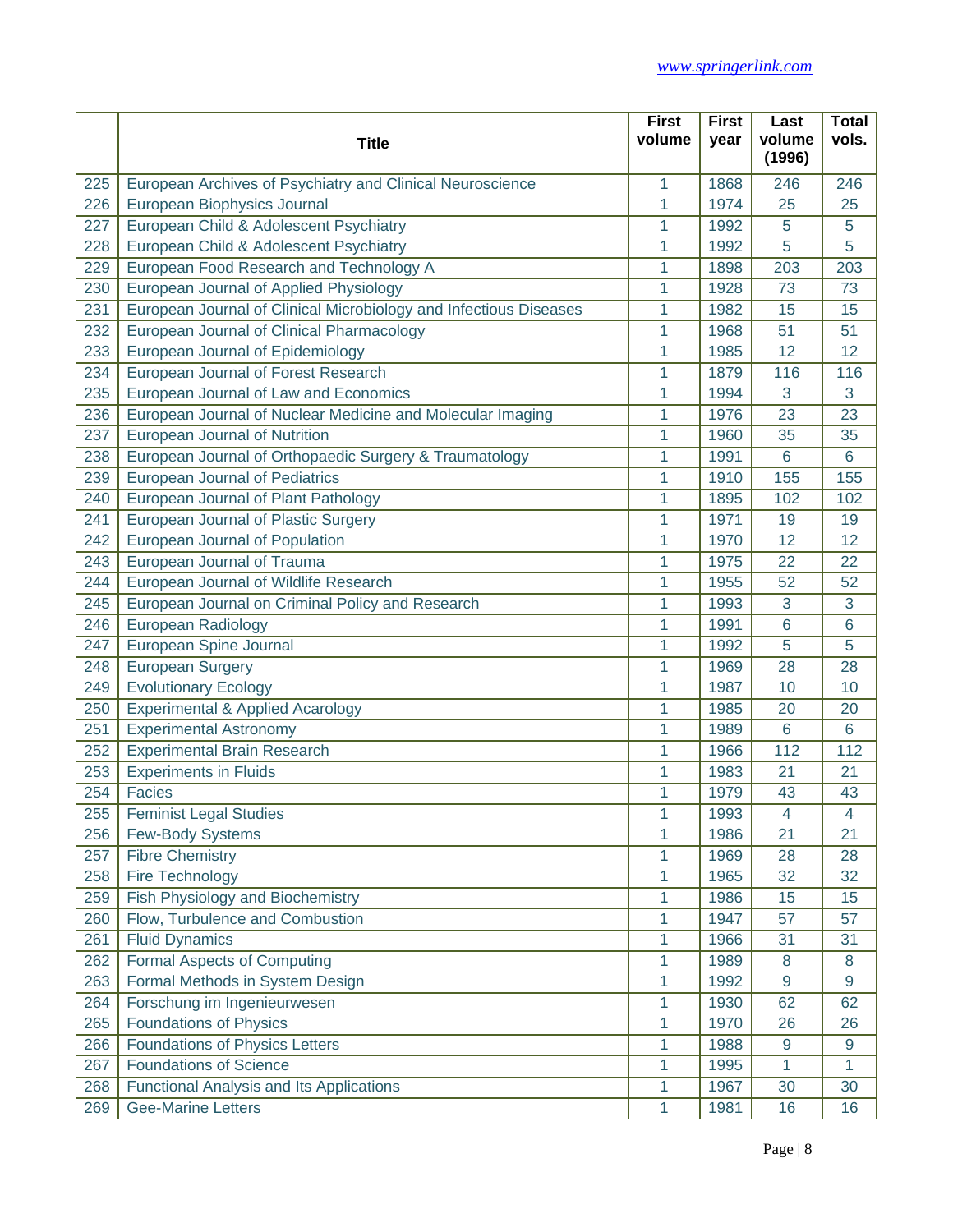|     |                                                              | <b>First</b>   | <b>First</b> | Last             | <b>Total</b>   |
|-----|--------------------------------------------------------------|----------------|--------------|------------------|----------------|
|     | <b>Title</b>                                                 | volume         | year         | volume<br>(1996) | vols.          |
| 270 | <b>General Relativity and Gravitation</b>                    | 1              | 1962         | 28               | 28             |
| 271 | <b>Genetic Resources and Crop Evolution</b>                  | 1              | 1953         | 43               | 43             |
| 272 | Genetica                                                     | 1              | 1919         | 99               | 99             |
| 273 | GeoJournal                                                   | 1              | 1977         | 40               | 40             |
| 274 | Geometriae Dedicata                                          | 1              | 1972         | 63               | 63             |
| 275 | <b>Geometric &amp; Functional Analysis GAFA</b>              | 1              | 1991         | 6                | 6              |
| 276 | Georgian Mathematical Journal                                | 1              | 1994         | 3                | 3              |
| 277 | Geotechnical & Geological Engineering                        | 1              | 1983         | 14               | 14             |
| 278 | <b>Glass and Ceramics</b>                                    | 13             | 1956         | 53               | 41             |
| 279 | Glycoconjugate Journal                                       | 1              | 1984         | 13               | 13             |
| 280 | Graefe's Archive for Clinical and Experimental Ophthalmology | 1              | 1854         | 234              | 234            |
| 281 | <b>Graphs and Combinatorics</b>                              | 1              | 1985         | 12               | 12             |
| 282 | Group                                                        | 1              | 1977         | 20               | 20             |
| 283 | <b>Group Decision and Negotiation</b>                        | 1              | 1992         | 5                | 5              |
| 284 | <b>Health Care Analysis</b>                                  | 1              | 1993         | $\overline{4}$   | $\overline{4}$ |
| 285 | <b>Heart and Vessels</b>                                     | 1              | 1985         | 11               | 11             |
| 286 | <b>Heart Failure Reviews</b>                                 | 1              | 1996         | 1                | $\mathbf{1}$   |
| 287 | <b>Heat and Mass Transfer</b>                                | 1              | 1968         | 31               | 31             |
| 288 | <b>HEC Forum</b>                                             | 1              | 1989         | 8                | 8              |
| 289 | <b>Helgoland Marine Research</b>                             | 1              | 1937         | 50               | 50             |
| 290 | Hernia                                                       | 1              | 1997         | 1                | 1              |
| 291 | <b>Higher Education</b>                                      | 1              | 1972         | 32               | 32             |
| 292 | Higher-Order and Symbolic Computation                        | 1              | 1988         | 9                | 9              |
| 293 | <b>Histochemistry and Cell Biology</b>                       | 1              | 1958         | 106              | 106            |
| 294 | Hot als Ron- und Werkstoff                                   | 1              | 1937         | 54               | 54             |
| 295 | <b>Human Ecology</b>                                         | 1              | 1972         | 24               | 24             |
| 296 | <b>Human Genetics</b>                                        | 97             | 1964         | 98               | $\overline{2}$ |
| 297 | <b>Human Studies</b>                                         | 1              | 1978         | 19               | 19             |
| 298 | <b>Husserl Studies</b>                                       | 1              | 1984         | 13               | 13             |
| 299 | Hydrobiologia                                                | 1              | 1948         | 341              | 341            |
| 300 | <b>Hyperfine Interactions</b>                                | 1              | 1975         | 103              | 103            |
| 301 | Ichthyological Research                                      | 43             | 1996         | 43               | 1              |
| 302 | Immunogenetics                                               | 1              | 1974         | 44               | 44             |
| 303 | Indo-Iranian Journal                                         | 1              | 1957         | 39               | 39             |
| 304 | Infection                                                    | 1              | 1973         | 25               | 25             |
| 305 | Inflammation                                                 | 1              | 1975         | 20               | 20             |
| 306 | <b>Inflammation Research</b>                                 | 1              | 1969         | 45               | 45             |
| 307 | <b>Innovative Higher Education</b>                           | 1              | 1976         | 21               | 21             |
| 308 | <b>Insectes Sociaux</b>                                      | 1              | 1954         | 43               | 43             |
| 309 | <b>Instructional Science</b>                                 | 1              | 1972         | 24               | 24             |
| 310 | <b>Integral Equations and Operator Theory</b>                | 1              | 1978         | 32               | 32             |
| 311 | <b>Intensive Care Medicine</b>                               | 1              | 1975         | 22               | 22             |
| 312 | Interchange                                                  | 1              | 1970         | 27               | 27             |
| 313 | <b>Interface Science</b>                                     | 1              | 1993         | $\overline{4}$   | $\overline{4}$ |
| 314 | <b>International Applied Mechanics</b>                       | $\overline{2}$ | 1966         | 32               | 31             |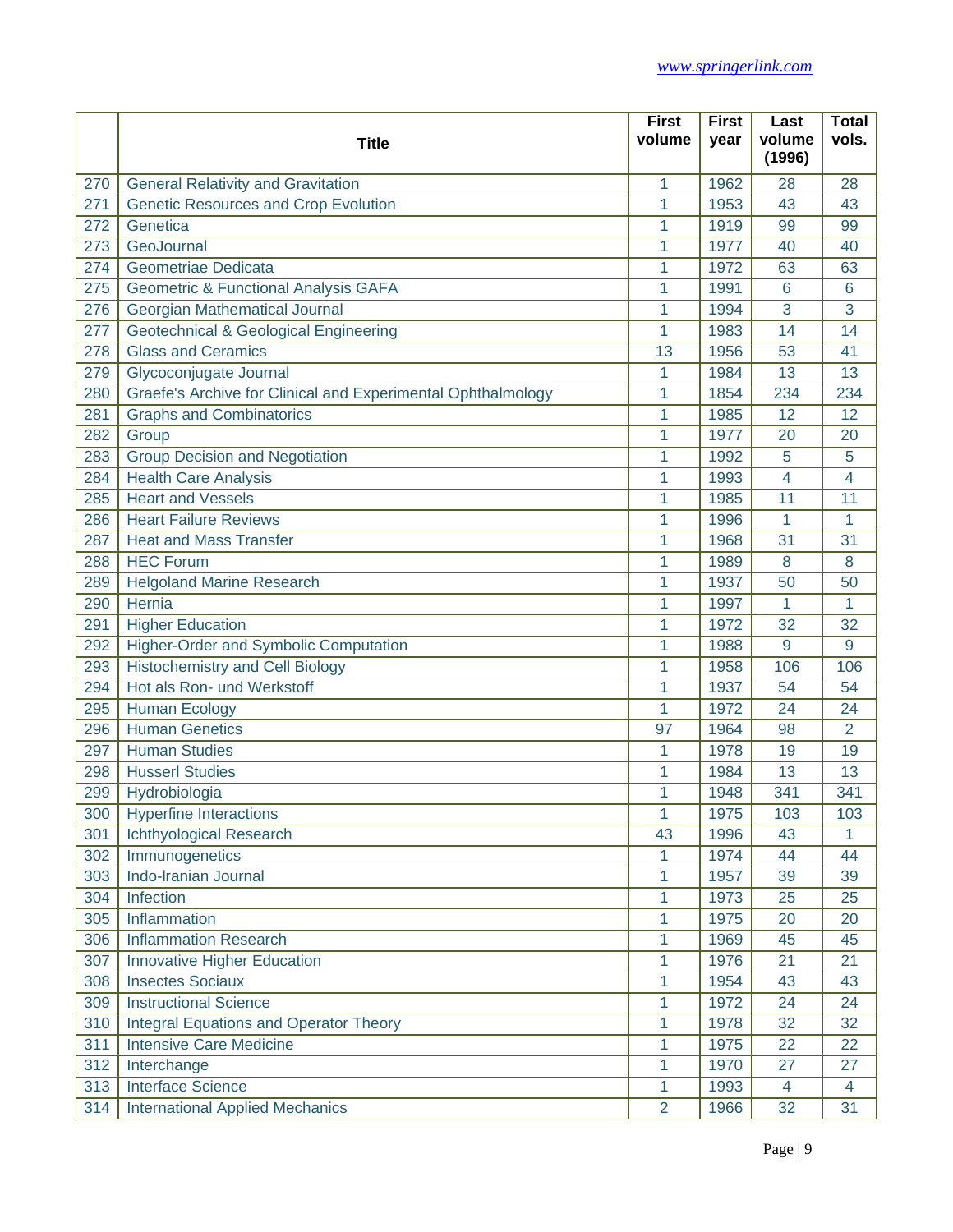|     |                                                                 | <b>First</b> | <b>First</b> | Last             | <b>Total</b>     |
|-----|-----------------------------------------------------------------|--------------|--------------|------------------|------------------|
|     | <b>Title</b>                                                    | volume       | year         | volume<br>(1996) | vols.            |
| 315 | International Archives of Occupational and Environmental Health | 1            | 1930         | 68               | 68               |
| 316 | International Journal for Philosophy of Religion                | 1            | 1970         | 40               | 40               |
| 317 | International Journal for the Advancement of Counselling        | 1            | 1978         | 19               | 19               |
| 318 | International Journal for the Semiotics of Law                  | 1            | 1988         | 9                | $\overline{9}$   |
| 319 | International Journal of Angiology                              | 1            | 1992         | 5                | 5                |
| 320 | International Journal of Biometeorology                         | 1            | 1962         | 40               | 40               |
| 321 | International Journal of Cardiovascular Imaging                 | 1            | 1985         | 12               | 12               |
| 322 | International Journal of Clinical and Laboratory Research       | 1            | 1971         | 26               | 26               |
| 323 | International Journal of Clinical Oncology                      | 1            | 1996         | 1                | 1                |
| 324 | International Journal of Colorectal Disease                     | 1            | 1986         | 11               | 11               |
| 325 | International Journal of Computer Vision                        | 1            | 1987         | 20               | 20               |
| 326 | International Journal of Computers for Mathematical Learning    | 1            | 1996         | 1                | 1                |
| 327 | International Journal of Earth Sciences                         | 1            | 1910         | 85               | 85               |
| 328 | International Journal of Flexible Manufacturing Systems         | 1            | 1988         | 8                | 8                |
| 329 | International Journal of Fracture                               | 1            | 1965         | 82               | 82               |
| 330 | International Journal of Game Theory                            | 1            | 1971         | 25               | 25               |
| 331 | International Journal of Infrared and Millimeter Waves          | 1            | 1980         | 17               | 17               |
| 332 | International Journal of Legal Medicine                         | 1            | 1922         | 109              | 109              |
| 333 | International Journal of Parallel Programming                   | 1            | 1972         | 24               | 24               |
| 334 | International Journal of Politics, Culture, and Society         | 1            | 1987         | 10               | 10               |
| 335 | International Journal of Primatology                            | 1            | 1980         | 17               | 17               |
| 336 | International Journal of Rehabilitation and Health              | 1            | 1995         | 2                | $\overline{2}$   |
| 337 | International Journal of Speech Technology                      | 1            | 1995         | $\overline{2}$   | $\overline{2}$   |
| 338 | International Journal of Stress Management                      | 1            | 1994         | 3                | 3                |
| 339 | International Journal of Technology and Design Education        | 1            | 1990         | 6                | 6                |
| 340 | International Journal of Theoretical Physics                    | 1            | 1968         | 36               | 36               |
| 341 | International Journal of Thermophysics                          | 1            | 1980         | 17               | 17               |
| 342 | International Journal of Wireless Information Networks          | 1            | 1994         | 3                | 3                |
| 343 | International Ophthalmology                                     | 1            | 1978         | 20               | 20               |
| 344 | <b>International Orthopaedics</b>                               | 1            | 1977         | 20               | 20               |
| 345 | <b>International Review of Education</b>                        | 1            | 1955         | 42               | 42               |
| 346 | <b>International Tax and Public Finance</b>                     | 1            | 1994         | 3                | 3                |
| 347 | International Urogynecology Journal                             | 1            | 1990         | $\overline{7}$   | $\overline{7}$   |
| 348 | International Urology and Nephrology                            | 1            | 1969         | 18               | 18               |
| 349 | Inventiones mathematicae                                        | 1            | 1966         | 126              | 126              |
| 350 | Invertebrate Neuroscience                                       | 1            | 1995         | $\overline{2}$   | $\overline{2}$   |
| 351 | <b>Investigational New Drugs</b>                                | 1            | 1983         | 14               | 14               |
| 352 | <b>Irrigation and Drainage Systems</b>                          | 1            | 1986         | 10               | 10               |
| 353 | <b>Irrigation Science</b>                                       | 1            | 1978         | 17               | 17               |
| 354 | Japanese Journal of Ophthalmology                               | 1            | 1957         | 41               | 41               |
| 355 | <b>Jewish History</b>                                           | 1            | 1986         | 10               | 10               |
| 356 | Journal for General Philosophy of Science                       | 1            | 1970         | 27               | 27               |
| 357 | Journal of Abnormal Child Psychology                            | 1            | 1973         | 24               | 24               |
| 358 | Journal of Adult Development                                    | 1            | 1994         | 3                | 3                |
| 359 | Journal of Agricultural and Environmental Ethics                | 1            | 1988         | 9                | $\boldsymbol{9}$ |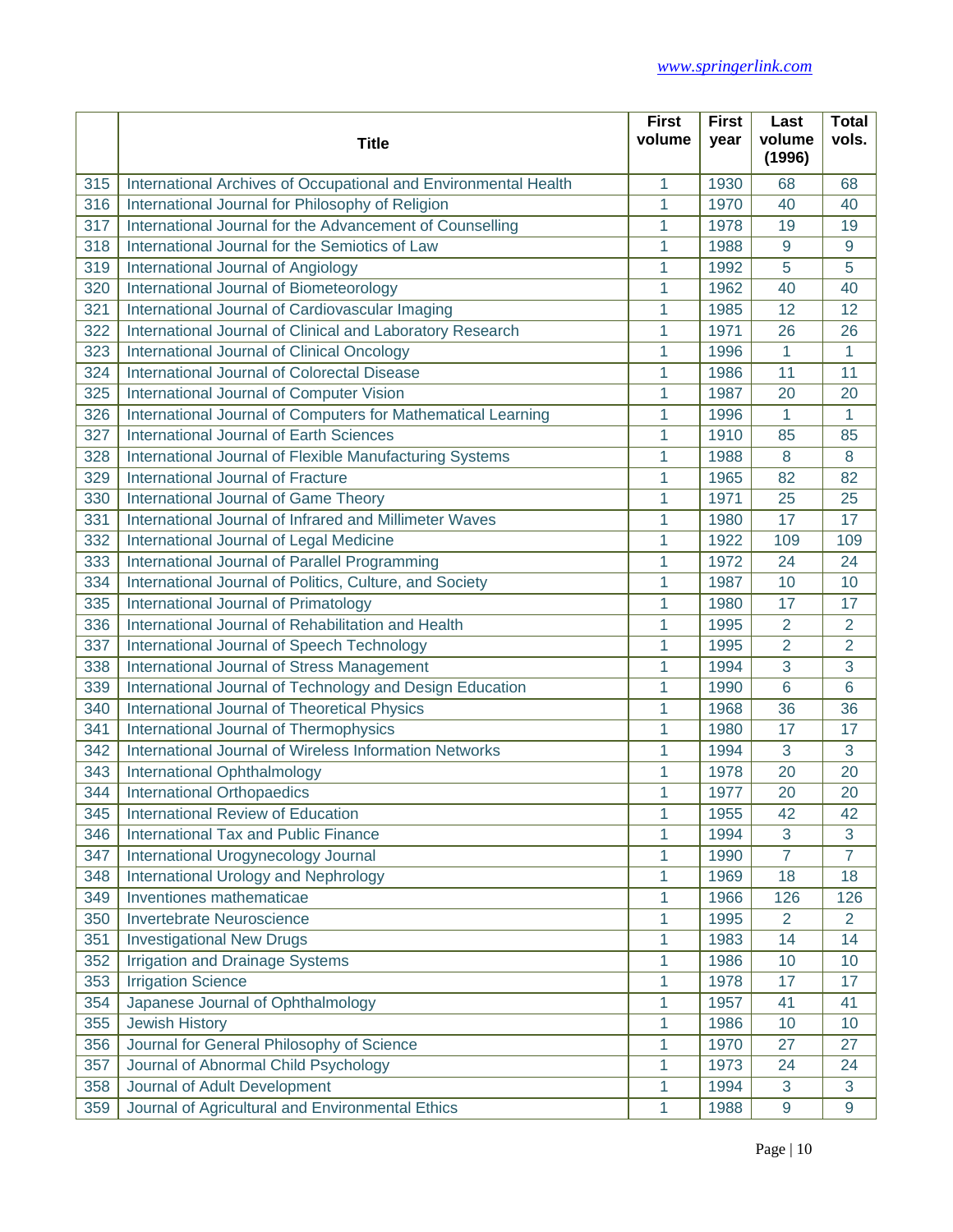|     |                                                    | <b>First</b>    | <b>First</b> | Last             | <b>Total</b>   |
|-----|----------------------------------------------------|-----------------|--------------|------------------|----------------|
|     | <b>Title</b>                                       | volume          | year         | volume<br>(1996) | vols.          |
| 360 | Journal of Applied Electrochemistry                | 1               | 1971         | 26               | 26             |
| 361 | Journal of Applied Mechanics and Technical Physics | $6\phantom{1}6$ | 1965         | 37               | 32             |
| 362 | Journal of Applied Phycology                       | 1               | 1989         | 8                | 8              |
| 363 | Journal of Applied Spectroscopy                    | 1               | 1965         | 32               | 32             |
| 364 | Journal of Archaeological Method and Theory        | 1               | 1994         | 3                | 3              |
| 365 | Journal of Archaeological Research                 | 1               | 1993         | 3                | 3              |
| 366 | Journal of Assisted Reproduction and Genetics      | 1               | 1984         | 13               | 13             |
| 367 | Journal of Atmospheric Chemistry                   | 1               | 1983         | 25               | 25             |
| 368 | Journal of Autism and Developmental Disorders      | 1               | 1971         | 26               | 26             |
| 369 | Journal of Automated Reasoning                     | 1               | 1985         | 17               | 17             |
| 370 | Journal of Behavioral Education                    | 1               | 1991         | 6                | 6              |
| 371 | Journal of Behavioral Medicine                     | 1               | 1978         | 19               | 19             |
| 372 | Journal of Bioenergetics and Biomembranes          | 1               | 1970         | 28               | 28             |
| 373 | Journal of Biological Physics                      | 1               | 1973         | 22               | 22             |
| 374 | Journal of Biomolecular NMR                        | 1               | 1991         | 9                | 9              |
| 375 | Journal of Bone and Mineral Metabolism             | 6               | 1995         | 14               | 9              |
| 376 | Journal of Business and Psychology                 | 1               | 1986         | 11               | 11             |
| 377 | <b>Journal of Business Ethics</b>                  | 1               | 1982         | 15               | 15             |
| 378 | Journal of Cancer Research and Clinical Oncology   | 1               | 1903         | 122              | 122            |
| 379 | Journal of Career Development                      | 13              | 1972         | 23               | 11             |
| 380 | Journal of Chemical Crystallography                | 1               | 1971         | 26               | 26             |
| 381 | Journal of Chemical Ecology                        | 1               | 1975         | 22               | 22             |
| 382 | Journal of Child and Adolescent Group Therapy      | 1               | 1991         | 7                | $\overline{7}$ |
| 383 | Journal of Child and Family Studies                | 1               | 1992         | 5                | 5              |
| 384 | Journal of Classification                          | 1               | 1984         | 13               | 13             |
| 385 | Journal of Clinical Immunology                     | 1               | 1981         | 16               | 16             |
| 386 | Journal of Clinical Monitoring and Computing       | 1               | 1985         | 12               | 12             |
| 387 | Journal of Clinical Psychology in Medical Settings | 1               | 1994         | 3                | 3              |
| 388 | Journal of Cluster Science                         | 1               | 1990         | $\overline{7}$   | $\overline{7}$ |
| 389 | Journal of Community Health                        | 1               | 1975         | 21               | 21             |
| 390 | Journal of Comparative Physiology A                | 1               | 1924         | 179              | 179            |
| 391 | Journal of Comparative Physiology B                | 1               | 1924         | 166              | 166            |
| 392 | Journal of Computational Neuroscience              | 1               | 1994         | 3                | 3              |
| 393 | Journal of Computer-Aided Materials Design         | 1               | 1993         | 3                | 3              |
| 394 | Journal of Computer-Aided Molecular Design         | 1               | 1987         | 10               | 10             |
| 395 | Journal of Consumer Policy                         | 1               | 1977         | 19               | 19             |
| 396 | Journal of Contemporary Psychotherapy              | 1               | 1968         | 26               | 26             |
| 397 | Journal of Cross-Cultural Gerontology              | 1               | 1986         | 11               | 11             |
| 398 | Journal of Cryptology                              | 1               | 1988         | 9                | 9              |
| 399 | Journal of Cultural Economics                      | 1               | 1977         | 20               | 20             |
| 400 | Journal of Developmental and Physical Disabilities | 1               | 1988         | 8                | 8              |
| 401 | Journal of Dynamical and Control Systems           | 1               | 1995         | $\overline{2}$   | 2              |
| 402 | Journal of Dynamics and Differential Equations     | 1               | 1989         | 8                | 8              |
| 403 | Journal of East Asian Linguistics                  | 1               | 1992         | 5                | 5              |
| 404 | Journal of Economic Growth                         | 1               | 1996         | 1                | 1              |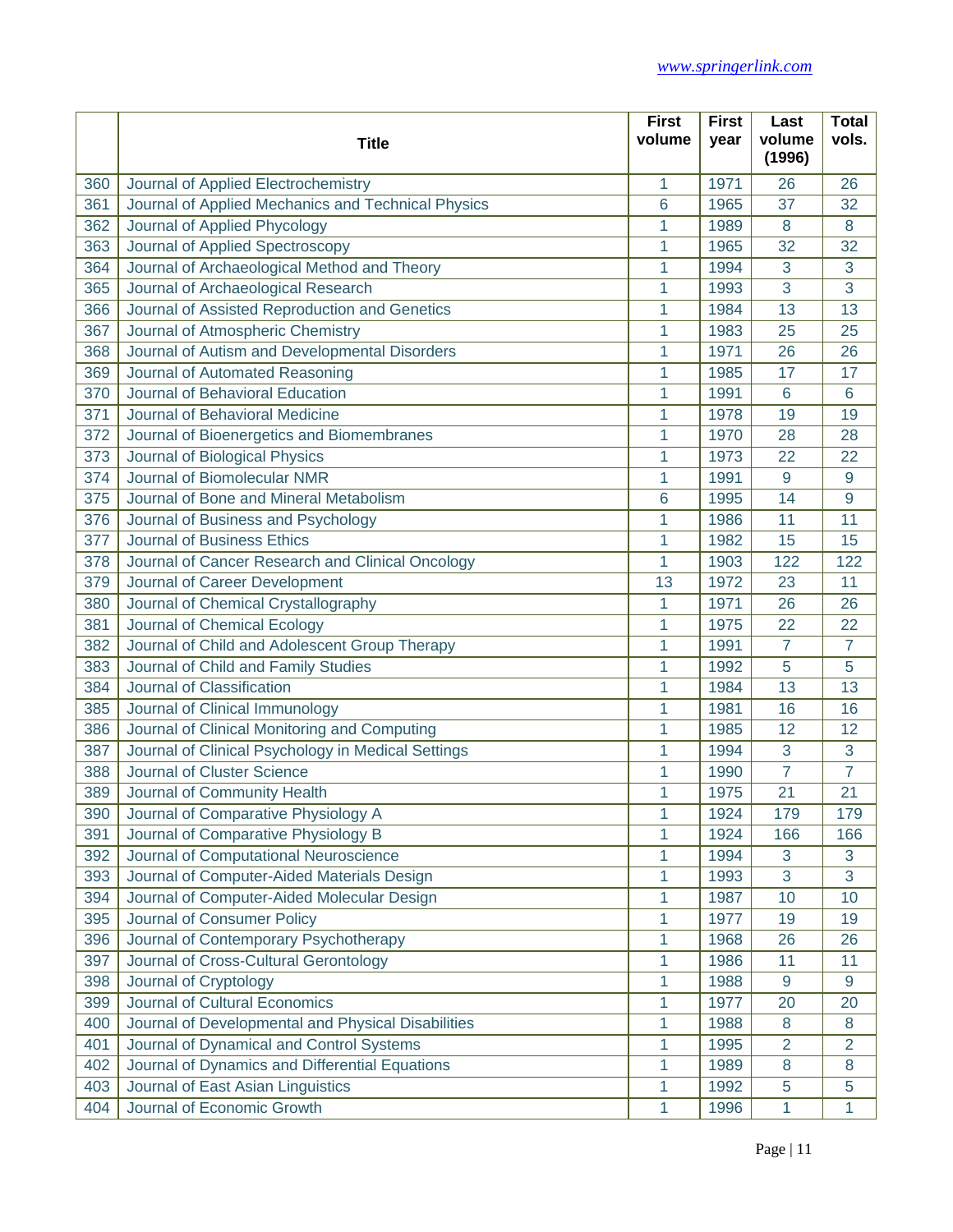|     |                                                      | <b>First</b> | <b>First</b> | Last             | <b>Total</b>     |
|-----|------------------------------------------------------|--------------|--------------|------------------|------------------|
|     | <b>Title</b>                                         | volume       | year         | volume<br>(1996) | vols.            |
| 405 | Journal of Economics                                 | 1            | 1929         | 64               | 64               |
| 406 | Journal of Elasticity                                | 1            | 1971         | 45               | 45               |
| 407 | Journal of Electronic Testing                        | 1            | 1990         | 9                | 9                |
| 408 | Journal of Engineering Mathematics                   | 1            | 1967         | 30               | 30               |
| 409 | Journal of Engineering Physics and Thermophysics     | 1            | 1965         | 17               | 17               |
| 410 | Journal of Ethology                                  | 1            | 1983         | 14               | 14               |
| 411 | Journal of Evolutionary Economics                    | 1            | 1991         | 6                | $6\phantom{1}6$  |
| 412 | Journal of Family and Economic Issues                | 1            | 1978         | 17               | 17               |
| 413 | Journal of Family Violence                           | 1            | 1986         | 11               | 11               |
| 414 | Journal of Financial Services Research               | 1            | 1987         | 10               | 10               |
| 415 | Journal of Fluorescence                              | 1            | 1991         | 6                | 6                |
| 416 | Journal of Forest Research                           | 1            | 1996         | $\overline{2}$   | $\overline{2}$   |
| 417 | Journal of Fourier Analysis and Applications         | 1            | 1994         | $\overline{2}$   | $\overline{2}$   |
| 418 | Journal of Fusion Energy                             | 1            | 1981         | 15               | 15               |
| 419 | Journal of Gambling Studies                          | 1            | 1985         | 12               | 12               |
| 420 | Journal of Gastroenterology                          | 29           | 1994         | 31               | 3                |
| 421 | Journal of Genetic Counseling                        | 1            | 1992         | 5                | 5                |
| 422 | Journal of Geodesy                                   | 1            | 1922         | 70               | 70               |
| 423 | Journal of Geometry                                  | 1            | 1971         | 62               | 62               |
| 424 | Journal of Global Optimization                       | 1            | 1991         | 9                | $\boldsymbol{9}$ |
| 425 | Journal of Hepato-Biliary-Pancreatic Surgery         | 1            | 1993         | 3                | 3                |
| 426 | <b>Journal of Heuristics</b>                         | 1            | 1995         | $\overline{2}$   | $\overline{2}$   |
| 427 | Journal of Housing and the Built Environment         | 1            | 1986         | 11               | 11               |
| 428 | Journal of Inclusion Phenomena                       | 1            | 1983         | 26               | 26               |
| 429 | Journal of Indian Philosophy                         | 1            | 1970         | 24               | 24               |
| 430 | Journal of Industrial Microbiology and Biotechnology | $\mathbf{1}$ | 1986         | 17               | 17               |
| 431 | Journal of Infection and Chemotherapy                | 1            | 1995         | $\overline{2}$   | $\overline{2}$   |
| 432 | Journal of Inherited Metabolic Disease               | 1            | 1978         | 19               | 19               |
| 433 | Journal of Inorganic and Organometallic Polymers     | 1            | 1991         | 6                | 6                |
| 434 | Journal of Insect Behavior                           | 1            | 1988         | 9                | 9                |
| 435 | Journal of Intelligent and Robotic Systems           | 1            | 1988         | 17               | 17               |
| 436 | Journal of Intelligent Information Systems           | 1            | 1992         | $\overline{7}$   | $\overline{7}$   |
| 437 | Journal of Intelligent Manufacturing                 | 1            | 1990         | $\overline{7}$   | $\overline{7}$   |
| 438 | Journal of Logic, Language and Information           | 1            | 1992         | 5                | 5                |
| 439 | Journal of Low Temperature Physics                   | 1            | 1969         | 108              | 108              |
| 440 | Journal of Mammalian Evolution                       | 1            | 1993         | 3                | 3                |
| 441 | Journal of Mammary Gland Biology and Neoplasia       | 1            | 1996         | 1                | 1                |
| 442 | Journal of Marine Science and Technology             | 1            | 1995         | 1                | 1                |
| 443 | Journal of Market-Focused Management                 | 1            | 1996         | 1                | 1                |
| 444 | Journal of Materials Science (full set)              | 1            | 1966         | 31               | 31               |
| 445 | Journal of Materials Science Letters                 | 1            | 1982         | 15               | 15               |
| 446 | Journal of Materials Science: Materials in Medicine  | 1            | 1990         | $\overline{7}$   | $\overline{7}$   |
| 447 | Journal of Mathematical Biology                      | 1            | 1974         | 34               | 34               |
| 448 | Journal of Mathematical Chemistry                    | 1            | 1987         | 20               | 20               |
| 449 | Journal of Mathematical Imaging and Vision           | 1            | 1992         | 6                | 6                |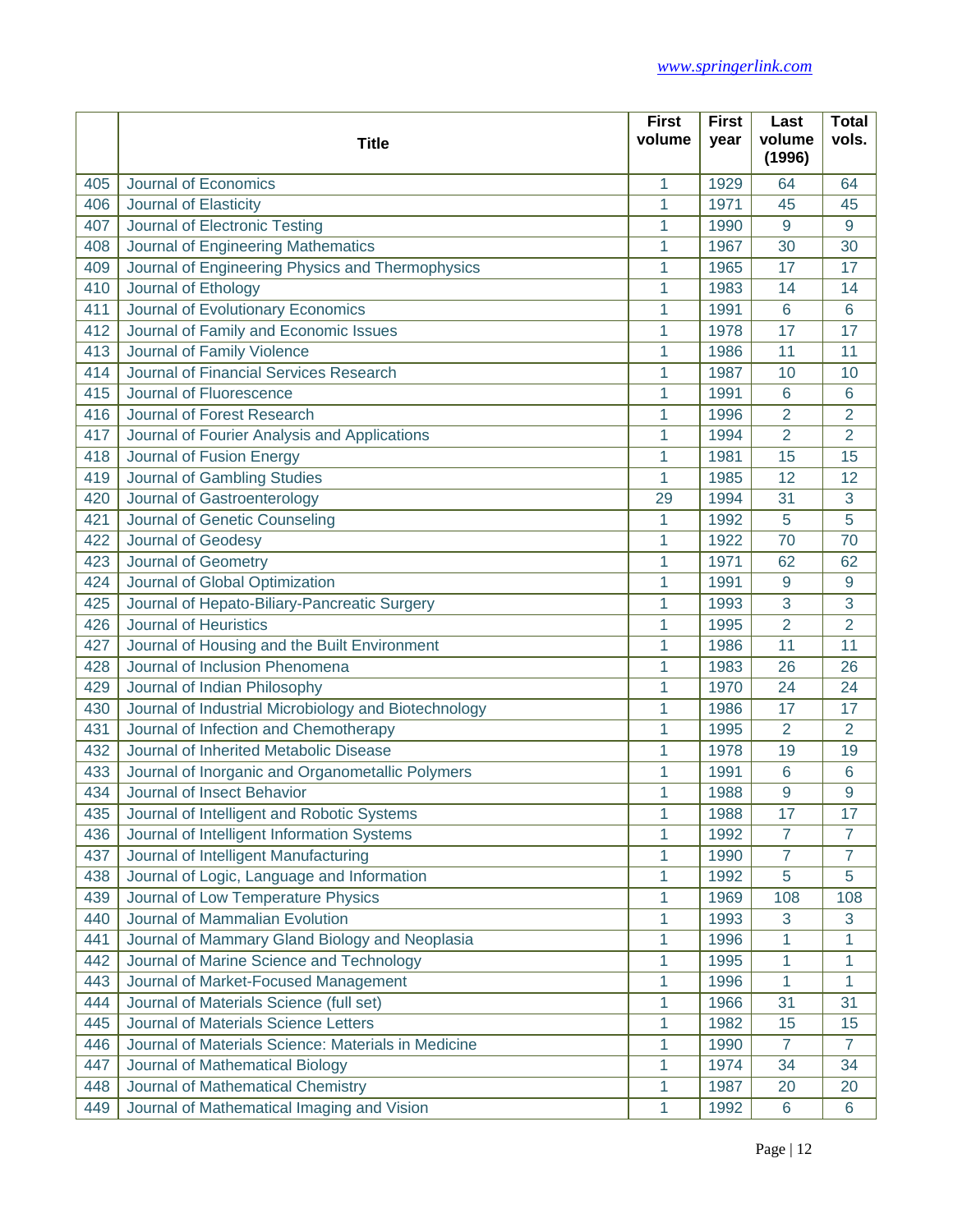|     |                                                                    | <b>First</b> | <b>First</b> | Last             | <b>Total</b>    |
|-----|--------------------------------------------------------------------|--------------|--------------|------------------|-----------------|
|     | <b>Title</b>                                                       | volume       | year         | volume<br>(1996) | vols.           |
| 450 | <b>Journal of Mathematical Sciences</b>                            | 1            | 1973         | 98               | 98              |
| 451 | Journal of Medical Humanities                                      | 1            | 1980         | 17               | 17              |
| 452 | Journal of Medical Systems                                         | 1            | 1977         | 20               | 20              |
| 453 | Journal of Mining Science                                          | 1            | 1965         | 32               | 32              |
| 454 | Journal of Molecular Evolution                                     | 1            | 1971         | 43               | 43              |
| 455 | Journal of Molecular Histology                                     | 1            | 1968         | 28               | 28              |
| 456 | Journal of Molecular Medicine                                      | 1            | 1922         | 74               | 74              |
| 457 | Journal of Muscle Research & Cell Motility                         | 1            | 1980         | 17               | 17              |
| 458 | Journal of Network and Systems Management                          | 1            | 1993         | $\overline{4}$   | $\overline{4}$  |
| 459 | Journal of Neural Transmission                                     | 1            | 1950         | 103              | 103             |
| 460 | Journal of Neurocytology                                           | 1            | 1972         | 25               | 25              |
| 461 | Journal of Neurology                                               | 1            | 1891         | 243              | 243             |
| 462 | Journal of Neuro-Oncology                                          | 1            | 1983         | 30               | 30              |
| 463 | Journal of Nondestructive Evaluation                               | 1            | 1980         | 15               | 15              |
| 464 | Journal of Nonlinear Science                                       | 1            | 1991         | 6                | 6               |
| 465 | Journal of Nonverbal Behavior                                      | 1            | 1976         | 20               | 20              |
| 466 | Journal of Occupational Rehabilitation                             | 1            | 1991         | 6                | 6               |
| 467 | Journal of Oceanography                                            | 1            | 1992         | 52               | 52              |
| 468 | Journal of Optimization Theory and Applications                    | 1            | 1967         | 91               | 91              |
| 469 | Journal of Ornithology                                             | 1            | 1853         | 138              | 138             |
| 470 | Journal of Orofacial Orthopedics/Fortschritte der KieferorthopSdie | 1            | 1931         | 57               | 57              |
| 471 | Journal of Orthopaedic Science                                     | 1            | 1996         | 1                | $\mathbf{1}$    |
| 472 | Journal of Paleolimnology                                          | 1            | 1988         | 16               | 16              |
| 473 | Journal of Personnel Evaluation in Education                       | 1            | 1987         | 10               | 10              |
| 474 | <b>Journal of Pest Science</b>                                     | 1            | 1925         | 70               | 70              |
| 475 | Journal of Pharmacokinetics and Pharmacodynamics                   | 1            | 1973         | 24               | 24              |
| 476 | Journal of Philosophical Logic                                     | 1            | 1972         | 25               | 25              |
| 477 | Journal of Plant Growth Regulation                                 | 1            | 1982         | 15               | 15              |
| 478 | Journal of Plant Research                                          | 106          | 1993         | 109              | $\overline{4}$  |
| 479 | Journal of Polymer Research                                        | 1            | 1994         | 3                | 3               |
| 480 | Journal of Polymers and the Environment                            | 1            | 1993         | 4                | 4               |
| 481 | Journal of Population Economics                                    | 1            | 1988         | 9                | 9               |
| 482 | Journal of Porous Materials                                        | 1            | 1995         | 3                | 3               |
| 483 | Journal of Primary Prevention                                      | 1            | 1980         | 17               | 17              |
| 484 | Journal of Productivity Analysis                                   | 1            | 1989         | $\overline{7}$   | $\overline{7}$  |
| 485 | Journal of Protein Chemistry                                       | 1            | 1982         | 15               | 15              |
| 486 | Journal of Psycholinguistic Research                               | 1            | 1971         | 25               | 25              |
| 487 | Journal of Psychopathology and Behavioral Assessment               | 1            | 1979         | 18               | 18              |
| 488 | Journal of Public Health                                           | 1            | 1993         | 5                | $\sqrt{5}$      |
| 489 | Journal of Quantitative Criminology                                | 1            | 1985         | 12               | 12              |
| 490 | Journal of Radioanalytical and Nuclear Chemistry                   | 1            | 1968         | 230              | 230             |
| 491 | Journal of Rational-Emotive and Cognitive-Behavior Therapy         | 1            | 1983         | 14               | 14              |
| 492 | Journal of Regulatory Economics                                    | 1            | 1989         | 10               | 10 <sup>1</sup> |
| 493 | Journal of Religion and Health                                     | 1            | 1961         | 35               | 35              |
| 494 | Journal of Risk and Uncertainty                                    | 1            | 1988         | 13               | 13              |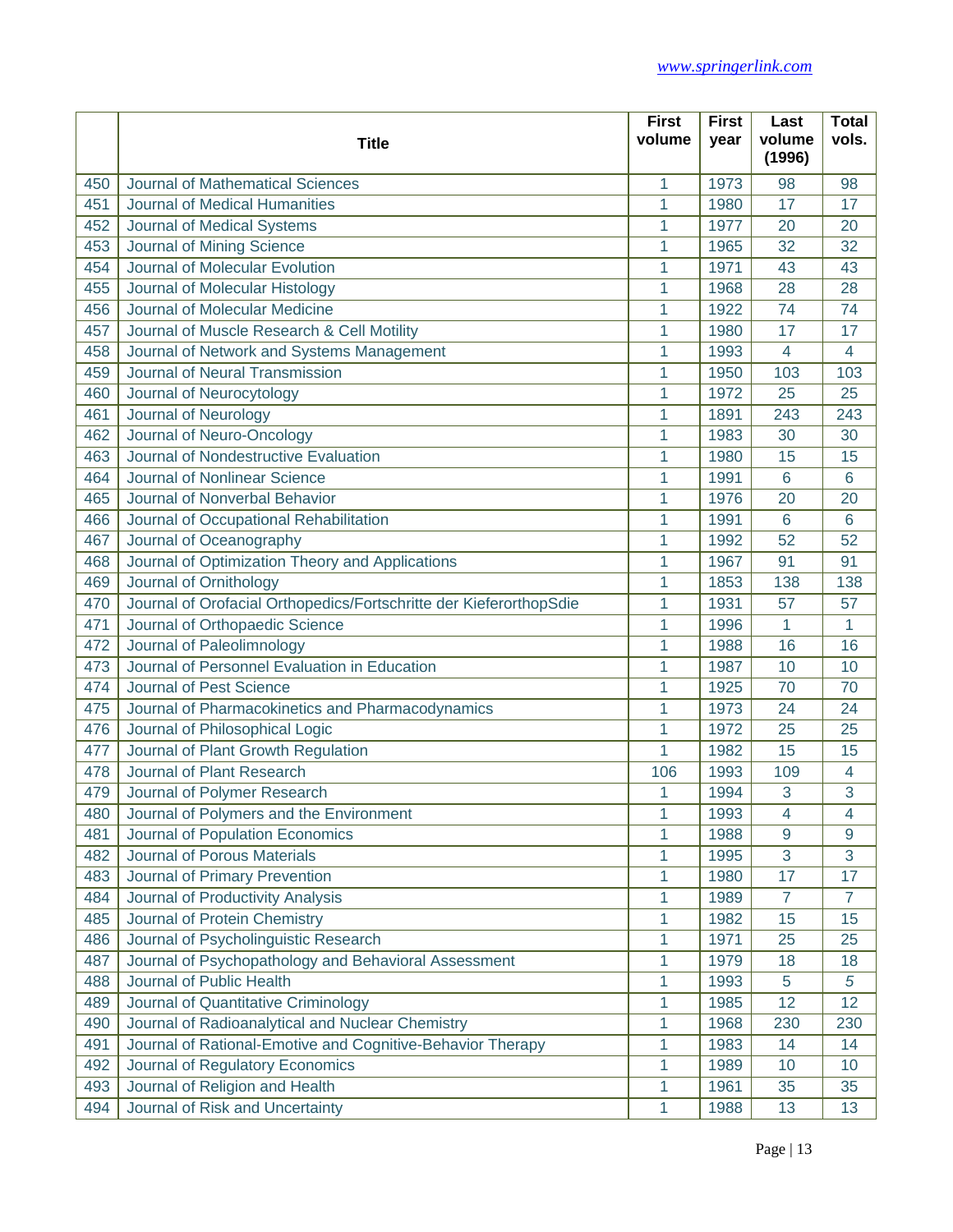|     |                                                            | <b>First</b> | <b>First</b> | Last           | <b>Total</b>   |
|-----|------------------------------------------------------------|--------------|--------------|----------------|----------------|
|     | <b>Title</b>                                               | volume       | vear         | volume         | vols.          |
|     |                                                            |              |              | (1996)         |                |
| 495 | Journal of Russian Laser Research                          | 1            | 1980         | 17             | 17             |
| 496 | Journal of Science Education and Technology                | 1            | 1992         | 5              | 5              |
| 497 | Journal of Science Teacher Education                       | 1            | 1994         | $\overline{7}$ | $\overline{7}$ |
| 498 | Journal of Scientific Computing                            | 1            | 1986         | 11             | 11             |
| 499 | Journal of Social Distress and the Homeless                | 1            | 1992         | 5              | 5              |
| 500 | Journal of Sol-Gel Science and Technology                  | 1            | 1993         | 9              | 9              |
| 501 | Journal of Solution Chemistry                              | 1            | 1972         | 25             | 25             |
| 502 | Journal of Statistical Physics                             | 1            | 1969         | 87             | 87             |
| 503 | Journal of Structural Chemistry                            | 1            | 1960         | 37             | 37             |
| 504 | Journal of Superconductivity                               | 1            | 1988         | 9              | 9              |
| 505 | Journal of the History of Biology                          | 1            | 1968         | 29             | 29             |
| 506 | Journal of Theoretical Probability                         | 1            | 1988         | 9              | 9              |
| 507 | Journal of Thermal Analysis and Calorimetry                | 1            | 1969         | 50             | 50             |
| 508 | Journal of Thrombosis and Thrombolysis                     | 1            | 1994         | 3              | 3              |
| 509 | <b>Journal of Traumatic Stress</b>                         | 1            | 1988         | 9              | 9              |
| 510 | Journal of World Prehistory                                | 1            | 1987         | 10             | 10             |
| 511 | Journal of Youth and Adolescence                           | 1            | 1972         | 25             | 25             |
| 512 | Knee Surgery, Sports Traumatology, Arthroscopy             | 1            | 1993         | $\overline{4}$ | $\overline{4}$ |
| 513 | K-Theory                                                   | 1            | 1987         | 10             | 10             |
| 514 | Landscape Ecology                                          | 1            | 1987         | 11             | 11             |
| 515 | Langenbeck's Archives of Surgery                           | 1            | 1872         | 381            | 381            |
| 516 | Language Resources and Evaluation                          | 1            | 1966         | 30             | 30             |
| 517 | <b>Lasers in Medical Science</b>                           | 1            | 1986         | 11             | 11             |
| 518 | Law and Critique                                           | 1            | 1990         | $\overline{7}$ | $\overline{7}$ |
| 519 | Law and Human Behavior                                     | 1            | 1977         | 20             | 20             |
| 520 | Law and Philosophy                                         | 1            | 1982         | 15             | 15             |
| 521 | Letters in Mathematical Physics                            | 1            | 1975         | 38             | 38             |
| 522 | Letters in Peptide Science                                 | 1            | 1994         | 3              | 3              |
| 523 | Lifetime Data Analysis                                     | 1            | 1995         | $\overline{2}$ | $\overline{2}$ |
| 524 | <b>Linguistics and Philosophy</b>                          | 1            | 1977         | 19             | 19             |
| 525 | Lithuanian Mathematical Journal                            | 13           | 1973         | 36             | 24             |
| 526 | <b>Liverpool Law Review</b>                                | 1            | 1979         | 18             | 18             |
| 527 | Lung                                                       | 1            | 1903         | 174            | 174            |
| 528 | <b>Machine Translation</b>                                 | 1            | 1986         | 11             | 11             |
| 529 | Machine Vision and Applications                            | 1            | 1988         | 9              | 9              |
| 530 | MAGMA Magnetic Resonance Materials in Physics, Biology and | 1            | 1993         | 10             | 10             |
|     | Medicine                                                   |              |              |                |                |
| 531 | <b>Mammalian Genome</b>                                    | 1            | 1991         | $\overline{7}$ | $\overline{7}$ |
| 532 | manuscripts mathematica                                    | 1            | 1968         | 91             | 91             |
| 533 | <b>Marine Biology</b>                                      | 1            | 1967         | 126            | 126            |
| 534 | <b>Marine Geophysical Researches</b>                       | 1            | 1970         | 18             | 18             |
| 535 | <b>Marketing Letters</b>                                   | 1            | 1989         | $\overline{7}$ | $\overline{7}$ |
| 536 | <b>Materials Science</b>                                   | 1            | 1965         | 32             | 32             |
| 537 | <b>Mathematical Geology</b>                                | 1            | 1969         | 28             | 28             |
| 538 | Mathematical Methods of Operations Research                | 1            | 1961         | 44             | 44             |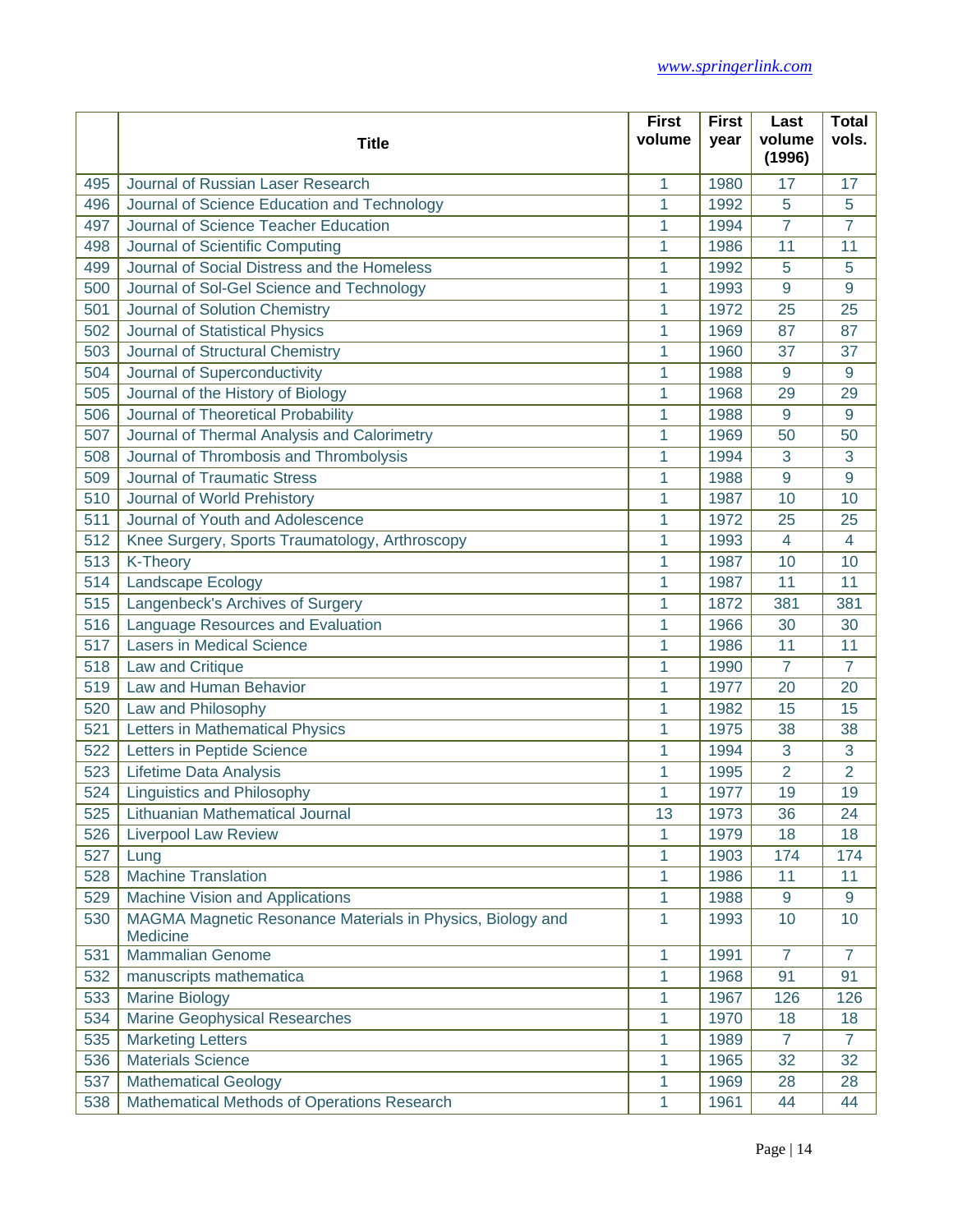|     |                                                        | <b>First</b> | <b>First</b> | Last             | <b>Total</b>   |
|-----|--------------------------------------------------------|--------------|--------------|------------------|----------------|
|     | <b>Title</b>                                           | volume       | year         | volume<br>(1996) | vols.          |
| 539 | <b>Mathematical Notes</b>                              | 1            | 1967         | 64               | 64             |
| 540 | <b>Mathematical Programming</b>                        | 1            | 1971         | 81               | 81             |
| 541 | Mathematische Annalen                                  | 1            | 1869         | 306              | 306            |
| 542 | Mathematische Zeitschrift                              | 1            | 1918         | 223              | 223            |
| 543 | MCSS Mathematics of Control, Signals and Systems       | 1            | 1968         | 9                | 9              |
| 544 | <b>Measurement Techniques</b>                          | 1            | 1958         | 39               | 39             |
| 545 | Meccanica                                              | 1            | 1966         | 31               | 31             |
| 546 | <b>Mechanics of Composite Materials</b>                | 1            | 1965         | 32               | 32             |
| 547 | <b>Medical Electron Microscopy</b>                     | 26           | 1993         | 30               | 5              |
| 548 | Medical Microbiology and Immunology                    | 1            | 1886         | 185              | 185            |
| 549 | Metabolic Brain Disease                                | 1            | 1986         | 11               | 11             |
| 550 | Metal Science and Heat Treatment                       | 1            | 1959         | 38               | 38             |
| 551 | Metallurgist                                           | 3            | 1959         | 40               | 38             |
| 552 | Metascience                                            | 1            | 1984         | 5                | 5              |
| 553 | Meteorology and Atmospheric Physics                    | 1            | 1948         | 61               | 61             |
| 554 | <b>Methods in Cell Science</b>                         | 1            | 1975         | 18               | 18             |
| 555 | Metrika                                                | 1            | 1958         | 44               | 44             |
| 556 | <b>Microbial Ecology</b>                               | 1            | 1974         | 32               | 32             |
| 557 | Microchimica Acta                                      | 1            | 1937         | 124              | 124            |
| 558 | Microsystem Technologies                               | 1            | 1994         | $\overline{2}$   | $\overline{2}$ |
| 559 | <b>Milan Journal of Mathematics</b>                    | 1            | 1927         | 64               | 64             |
| 560 | <b>Minds and Machines</b>                              | 1            | 1991         | 6                | 6              |
| 561 | Mine Water and the Environment                         | 1            | 1982         | 16               | 16             |
| 562 | Mineralium Deposita                                    | 1            | 1966         | 31               | 31             |
| 563 | Mineralogy and Petrology                               | 1            | 1878         | 58               | 58             |
| 564 | Minerva                                                | 1            | 1962         | 34               | 34             |
| 565 | Mitigation and Adaptation Strategies for Global Change | 1            | 1996         | 2                | $\overline{2}$ |
| 566 | Mobile Networks and Applications                       | 1            | 1996         | 1                | 1              |
| 567 | Molecular and Cellular Biochemistry                    | 1            | 1973         | 165              | 165            |
| 568 | <b>Molecular and General Genetics MGG</b>              | 1            | 1908         | 252              | 252            |
| 569 | <b>Molecular Biology Reports</b>                       | 1            | 1973         | 23               | 23             |
| 570 | <b>Molecular Breeding</b>                              | 1            | 1995         | $\overline{2}$   | $\overline{2}$ |
| 571 | <b>Molecular Diversity</b>                             | 1            | 1995         | $\overline{2}$   | $\overline{2}$ |
| 572 | <b>Molecular Engineering</b>                           | 1            | 1991         | 6                | $6\phantom{a}$ |
| 573 | <b>Molecular Genetics and Genomics</b>                 | 1            | 1908         | 252              | 252            |
| 574 | Monatshefte fur Chemie / Chemical Monthly              | 1            | 1880         | 127              | 127            |
| 575 | Monatshefte fur Mathematik                             | 1            | 1890         | 122              | 122            |
| 576 | <b>Motivation and Emotion</b>                          | 1            | 1977         | 20               | 20             |
| 577 | Multidimensional Systems and Signal Processing         | 1            | 1990         | 7                | 7              |
| 578 | Multimedia Systems                                     | 1            | 1993         | $\overline{4}$   | 4              |
| 579 | Multimedia Tools and Applications                      | 1            | 1995         | 3                | 3              |
| 580 | Mycopathologia                                         | 1            | 1938         | 136              | 136            |
| 581 | Mycorrhiza                                             | 1            | 1991         | 6                | 6              |
| 582 | Mycoscience                                            | 35           | 1994         | 36               | $\overline{2}$ |
| 583 | <b>Natural Hazards</b>                                 | 1            | 1988         | 14               | 14             |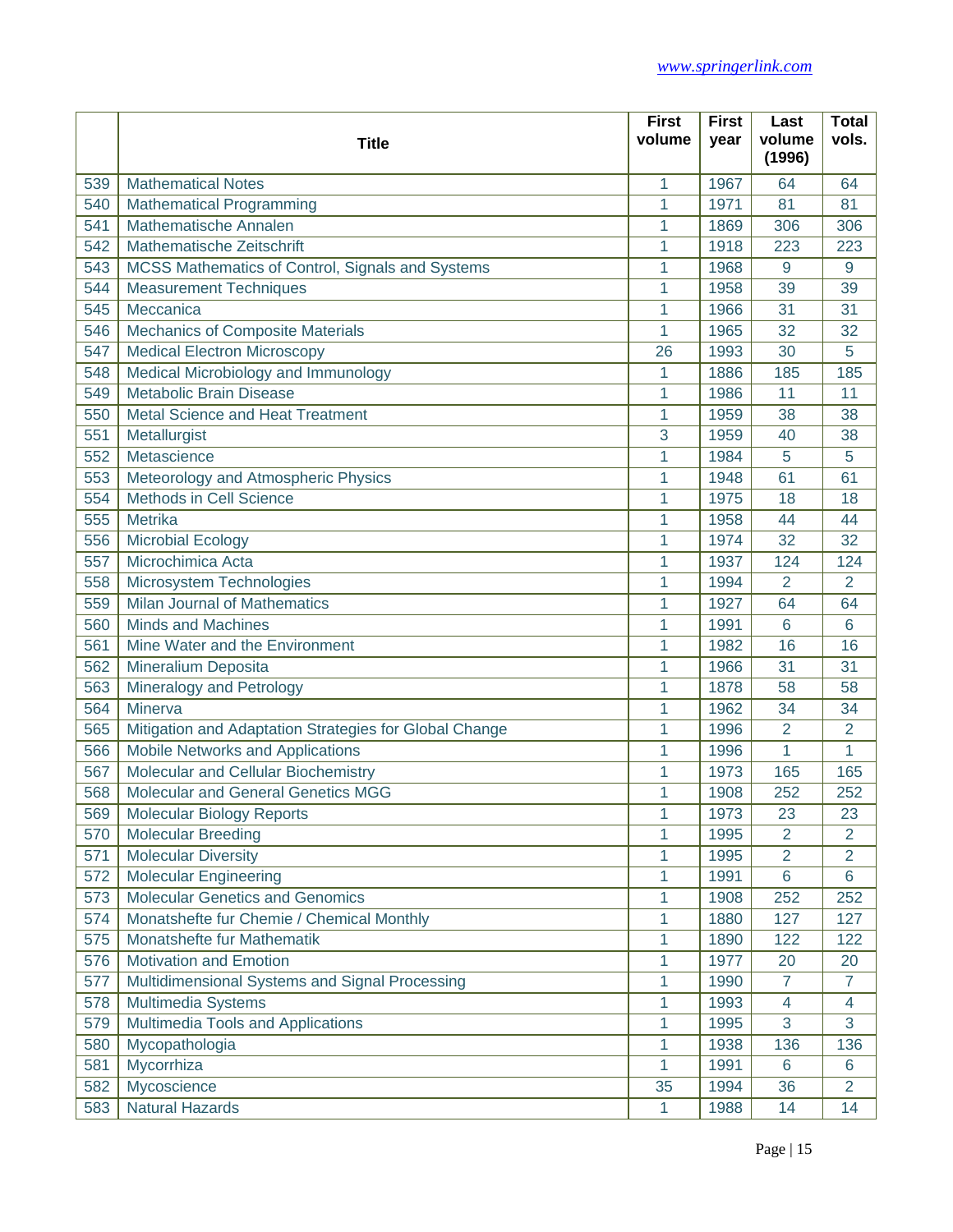|     |                                                         | <b>First</b> | <b>First</b> | Last             | <b>Total</b>   |
|-----|---------------------------------------------------------|--------------|--------------|------------------|----------------|
|     | <b>Title</b>                                            | volume       | year         | volume<br>(1996) | vols.          |
| 584 | Natural Language & Linguistic Theory                    | 1            | 1983         | 14               | 14             |
| 585 | <b>Natural Language Semantics</b>                       | 1            | 1992         | 4                | 4              |
| 586 | <b>Natural Resources Research</b>                       | 1            | 1992         | 5                | 5              |
| 587 | Naturwissensdiaften                                     | 1            | 1913         | 83               | 83             |
| 588 | Naunyn-Schmiedeberg's Archives of Pharmacology          | 1            | 1873         | 354              | 354            |
| 589 | <b>Negotiation Journal</b>                              | 1            | 1985         | 12               | 12             |
| 590 | Neohelicon                                              | 1            | 1973         | 23               | 23             |
| 591 | Neophilologus                                           | 1            | 1916         | 80               | 80             |
| 592 | <b>Neural Computing &amp; Applications</b>              | 1            | 1993         | 4                | 4              |
| 593 | <b>Neural Processing Letters</b>                        | 1            | 1994         | 4                | 4              |
| 594 | <b>Neurochemical Research</b>                           | 1            | 1976         | 21               | 21             |
| 595 | <b>Neurological Sciences</b>                            | 1            | 1980         | 17               | 17             |
| 596 | Neurophysiology                                         | 1            | 1969         | 28               | 28             |
| 597 | Neuropsychology Review                                  | 1            | 1990         | 6                | 6              |
| 598 | Neuroradiology                                          | 1            | 1970         | 38               | 38             |
| 599 | Neuroscience and Behavioral Physiology                  | 1            | 1967         | 26               | 26             |
| 600 | <b>Neurosurgical Review</b>                             | 1            | 1978         | 19               | 19             |
| 601 | <b>New Forests</b>                                      | 1            | 1986         | 12               | 12             |
| 602 | Nonlinear Differential Equations and Applications NoDEA | 1            | 1994         | 3                | 3              |
| 603 | Nonlinear Dynamics                                      | 1            | 1990         | 11               | 11             |
| 604 | <b>Numerical Algorithms</b>                             | 1            | 1991         | 13               | 13             |
| 605 | Numerische Mathematik                                   | 1            | 1959         | 74               | 74             |
| 606 | Nutrient Cycling in Agroecosystems                      | 1            | 1980         | 47               | 47             |
| 607 | <b>Ocean Dynamics</b>                                   | 1            | 1948         | 46               | 46             |
| 608 | Oecologia                                               | 1            | 1968         | 108              | 108            |
| 609 | <b>Open Economies Review</b>                            | 1            | 1990         | 7                | 7              |
| 610 | Open Systems & Information Dynamics                     | 1            | 1992         | 3                | 3              |
| 611 | Operative Orthopadie und Traumatologie                  | 1            | 1989         | 8                | 8              |
| 612 | <b>Optical and Quantum Electronics</b>                  | 1            | 1969         | 28               | 28             |
| 613 | <b>OR Spectrum</b>                                      | 1            | 1979         | 18               | 18             |
| 614 | <b>Oral Radiology</b>                                   | 1            | 1985         | 12               | 12             |
| 615 | Order                                                   | 1            | 1984         | 13               | 13             |
| 616 | Origins of Life and Evolution of the Biosphere          | 1            | 1968         | 26               | 26             |
| 617 | Orthopedics and Traumatology                            | 1            | 1992         | 5                | 5              |
| 618 | Osteoporosis International                              |              | 1990         | 6                | $6\phantom{1}$ |
| 619 | <b>Oxidation of Metals</b>                              | 1            | 1969         | 47               | 47             |
| 620 | Parasitology Research                                   | 1            | 1928         | 82               | 82             |
| 621 | Pastoral Psychology                                     | 1            | 1950         | 45               | 45             |
| 622 | <b>Pediatric Cardiology</b>                             |              | 1979         | 17               | 17             |
| 623 | <b>Pediatric Nephrology</b>                             |              | 1987         | 10               | 10             |
| 624 | <b>Pediatric Radiology</b>                              |              | 1973         | 26               | 26             |
| 625 | <b>Pediatric Surgery International</b>                  |              | 1986         | 11               | 11             |
| 626 | Penodica Mathematica Hungarica                          | 1            | 1971         | 33               | 33             |
| 627 | <b>PfiQgers Archiv</b>                                  | 1            | 1868         | 432              | 432            |
| 628 | <b>Pharmaceutical Chemistry Journal</b>                 | 1            | 1967         | 30               | 30             |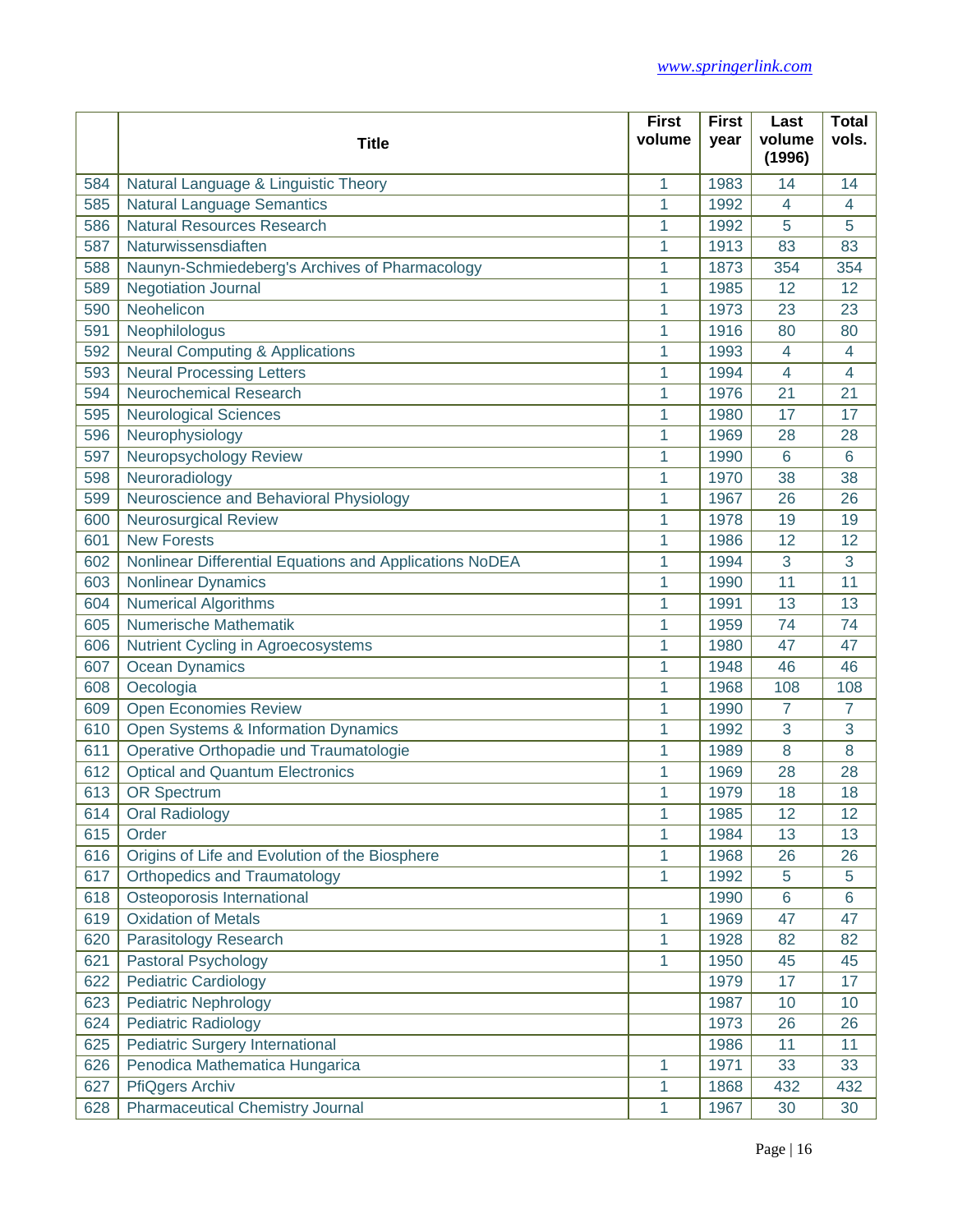|     |                                                                             | <b>First</b> | <b>First</b> | Last             | <b>Total</b> |
|-----|-----------------------------------------------------------------------------|--------------|--------------|------------------|--------------|
|     | <b>Title</b>                                                                | volume       | year         | volume<br>(1996) | vols.        |
| 629 | <b>Pharmacy World and Science</b>                                           |              | 1979         | 18               | 18           |
| 630 | <b>Philosophical Studies</b>                                                | 1            | 1950         | 84               | 84           |
| 631 | Photosynthesis Research                                                     | 1            | 1980         | 50               | 50           |
| 632 | <b>Physical Oceanography</b>                                                | 1            | 1987         | 6                | 6            |
| 633 | Physics and Chemistry of Minerals                                           | 1            | 1977         | 23               | 23           |
| 634 | <b>Plant and Soil</b>                                                       | 1            | 1948         | 187              | 187          |
| 635 | <b>Plant Cell Reports</b>                                                   | 1            | 1981         | 15               | 15           |
| 636 | Plant Cell, Tissue and Organ Culture                                        | 1            | 1981         | 47               | 47           |
| 637 | <b>Plant Ecology</b>                                                        | 1            | 1948         | 127              | 127          |
| 638 | Plant Foods for Human Nutrition                                             | 1            | 1968         | 50               | 50           |
| 639 | <b>Plant Growth Regulation</b>                                              | 1            | 1982         | 20               | 20           |
| 640 | <b>Plant Molecular Biology</b>                                              | 1            | 1981         | 32               | 32           |
| 641 | <b>Plant Systematics and Evolution</b>                                      | 1            | 1851         | 203              | 203          |
| 642 | Planta                                                                      | 1            | 1925         | 200              | 200          |
| 643 | Plasma Chemistry and Plasma Processing                                      | 1            | 1981         | 16               | 16           |
| 644 | Plasmas and Polymers                                                        | 1            | 1996         | 1                | 1            |
| 645 | Polar Biology                                                               | 1            | 1982         | 16               | 16           |
| 646 | <b>Policy Sciences</b>                                                      | 1            | 1970         | 29               | 29           |
| 647 | <b>Political Behavior</b>                                                   | 1            | 1979         | 18               | 18           |
| 648 | <b>Polymer Bulletin</b>                                                     | 1            | 1978         | 37               | 37           |
| 649 | <b>Population and Environment</b>                                           | 1            | 1978         | 18               | 18           |
| 650 | <b>Population Ecology</b>                                                   | 1            | 1952         | 38               | 38           |
| 651 | Population Research and Policy Review                                       | 1            | 1982         | 15               | 15           |
| 652 | <b>Potential Analysis</b>                                                   | 1            | 1992         | 5                | 5            |
| 653 | Powder Metallurgy and Metal Ceramics                                        | 1            | 1962         | 35               | 35           |
| 654 | Power Technology and Engineering                                            | 1            | 1967         | 30               | 30           |
| 655 | <b>Primates</b>                                                             | 1            | 1957         | 38               | 38           |
| 656 | Probability Theory and Related Fields                                       | 1            | 1962         | 106              | 106          |
| 657 | Prospects                                                                   | 1            | 1972         | 26               | 26           |
| 658 | Protoplasma                                                                 | 1            | 1926         | 195              | 195          |
| 659 | <b>Psychiatric Quarterly</b>                                                | 1            | 1927         | 67               | 67           |
| 660 | Psychological Research / Psychologische Forschung                           | 1            | 1921         | 59               | 59           |
| 661 | Psychopharmacology                                                          | 1            | 1959         | 128              | 128          |
| 662 | <b>Public Choice</b>                                                        | 1            | 1966         | 89               | 89           |
| 663 | Publications Mathematiques de l'Institut des Hautes Etudes<br>Scientifiques | 1            | 1959         | 88               | 88           |
| 664 | Pure & applied geophysics PAGEOPH                                           | 1            | 1939         | 148              | 148          |
| 665 | <b>Qualitative Sociology</b>                                                | 1            | 1978         | 19               | 19           |
| 666 | <b>Quality and Quantity</b>                                                 | 1            | 1967         | 30               | 30           |
| 667 | <b>Quality of Life Research</b>                                             | 1            | 1992         | 5                | 5            |
| 668 | <b>Queueing Systems</b>                                                     | 1            | 1986         | 24               | 24           |
| 669 | Radiation and Environmental Biophysics                                      | 1            | 1963         | 35               | 35           |
| 670 | Radiophysics and Quantum Electronics                                        | 8            | 1965         | 39               | 32           |
| 671 | <b>Reaction Kinetics and Catalysis Letters</b>                              | 1            | 1974         | 59               | 59           |
| 672 | <b>Reading and Writing</b>                                                  | 1            | 1989         | 8                | 8            |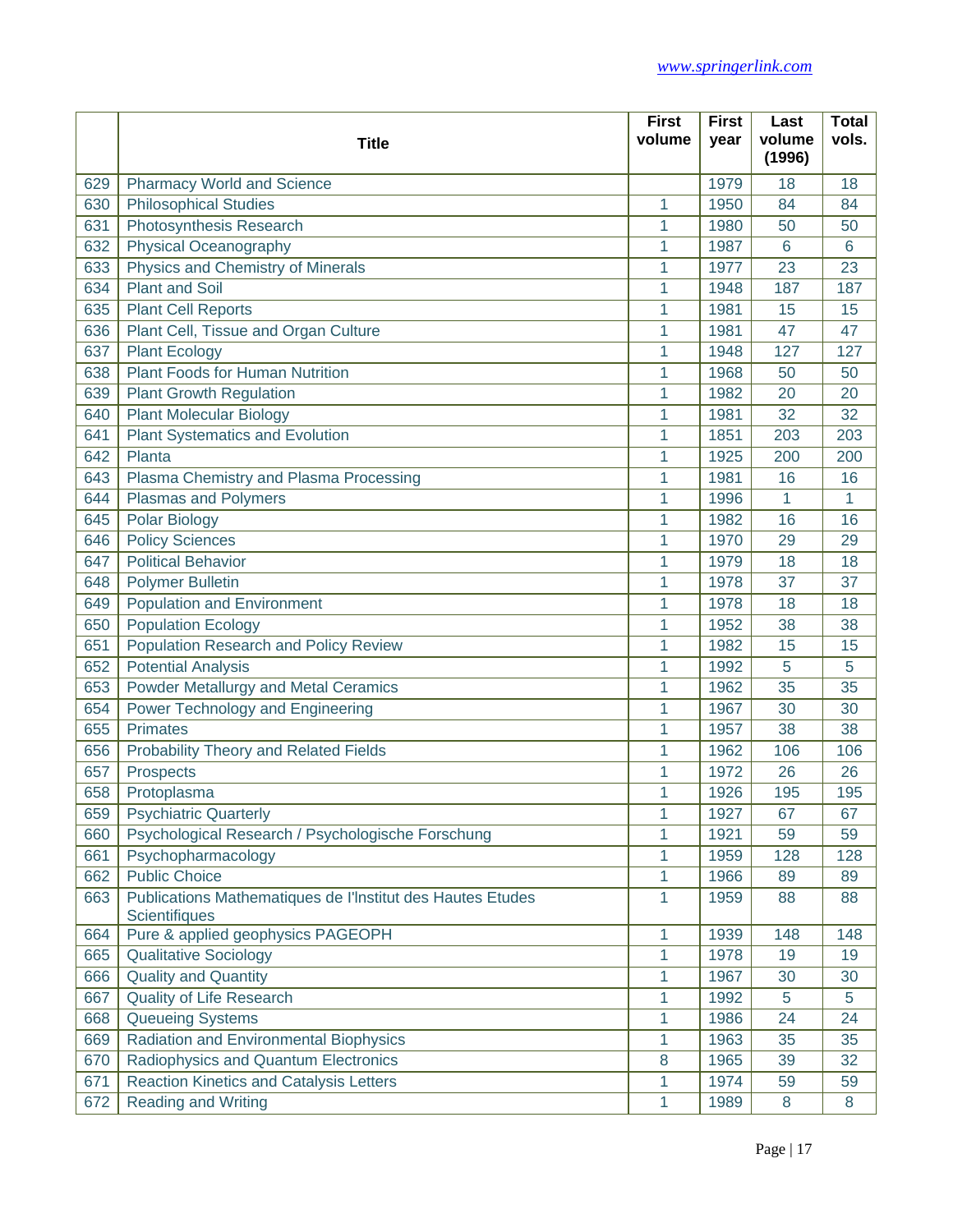|     |                                                   | <b>First</b>   | <b>First</b> | Last             | <b>Total</b>   |
|-----|---------------------------------------------------|----------------|--------------|------------------|----------------|
|     | <b>Title</b>                                      | volume         | year         | volume<br>(1996) | vols.          |
| 673 | <b>Real-Time Systems</b>                          | 1              | 1989         | 11               | 11             |
| 674 | Refractories and Industrial Ceramics              | 1              | 1960         | 37               | 37             |
| 675 | <b>Reliable Computing</b>                         | 1              | 1995         | 2                | 2              |
| 676 | <b>Requirements Engineering</b>                   | 1              | 1996         | 1                | 1              |
| 677 | <b>Res Publica</b>                                | 1              | 1995         | $\overline{2}$   | $\overline{2}$ |
| 678 | Research in Engineering Design                    | 1              | 1989         | 8                | 8              |
| 679 | Research in Experimental Medicine                 | 1              | 1913         | 196              | 196            |
| 680 | Research in Higher Education                      | 1              | 1973         | 37               | 37             |
| 681 | Research in Nondestructive Evaluation             | 1              | 1989         | 8                | 8              |
| 682 | <b>Research in Science Education</b>              | 1              | 1974         | 26               | 26             |
| 683 | <b>Review of Accounting Studies</b>               | 1              | 1996         | 1                | 1              |
| 684 | <b>Review of Derivatives Research</b>             | 1              | 1996         | $\overline{2}$   | $\overline{2}$ |
| 685 | Review of Economic Design                         | 1              | 1994         | $\overline{2}$   | $\overline{2}$ |
| 686 | Review of Industrial Organization                 | 1              | 1984         | 11               | 11             |
| 687 | Review of Quantitative Finance and Accounting     | 1              | 1991         | 7                | 7              |
| 688 | Reviews in Fish Biology and Fisheries             | 1              | 1991         | 6                | 6              |
| 689 | Rheologica Acta                                   | 1              | 1958         | 35               | 35             |
| 690 | Rheologica Ada                                    | 1              | 1958         | 35               | 35             |
| 691 | Rheumatology International                        | 1              | 1981         | 16               | 16             |
| 692 | <b>Rock Mechanics and Rock Engineering</b>        | 1              | 1969         | 29               | 29             |
| 693 | <b>Russian Chemical Bulletin</b>                  | 1              | 1952         | 45               | 45             |
| 694 | <b>Russian Linguistics</b>                        | 1              | 1974         | 20               | 20             |
| 695 | Russian Physics Journal                           | 1              | 1965         | 39               | 39             |
| 696 | <b>Science &amp; Education</b>                    | 1              | 1992         | 5                | 5              |
| 697 | Scientometrics                                    | 1              | 1978         | 37               | 37             |
| 698 | Selecta Mathematica, New Series                   | 1              | 1981         | $\overline{2}$   | $\overline{2}$ |
| 699 | Semigroup Forum                                   | 1              | 1970         | 53               | 53             |
| 700 | <b>Set-Valued Analysis</b>                        | 1              | 1993         | $\overline{4}$   | 4              |
| 701 | <b>Sex Roles</b>                                  | 1              | 1975         | 35               | 35             |
| 702 | Sexual Abuse: A Journal of Research and Treatment | 1              | 1988         | 8                | 8              |
| 703 | <b>Sexual Plant Reproduction</b>                  | 1              | 1988         | 9                | 9              |
| 704 | <b>Sexuality and Disability</b>                   | 1              | 1978         | 14               | 14             |
| 705 | <b>Shock Waves</b>                                | 1              | 1990         | 6                | 6              |
| 706 | Siberian Mathematical Journal                     | $\overline{7}$ | 1966         | 37               | 31             |
| 707 | <b>Skeletal Radiology</b>                         | 1              | 1976         | 25               | 25             |
| 708 | <b>Small Business Economics</b>                   | 1              | 1989         | 8                | 8              |
| 709 | Social Choice and Welfare                         | 1              | 1984         | 13               | 13             |
| 710 | Social Indicators Research                        | 1              | 1974         | 39               | 39             |
| 711 | <b>Social Justice Research</b>                    | 1              | 1987         | 9                | $\overline{9}$ |
| 712 | Social Psychiatry and Psychiatric Epidemiology    | 1              | 1966         | 31               | 31             |
| 713 | Social Psychology of Education                    | 1              | 1996         | 1                | 1              |
| 714 | Sociological Forum                                | 1              | 1986         | 11               | 11             |
| 715 | <b>Software Quality Journal</b>                   | 1              | 1992         | 5                | 5              |
| 716 | Soil Mechanics and Foundation Engineering         | 1              | 1964         | 33               | 33             |
| 717 | <b>Solar Physics</b>                              | 1              | 1967         | 169              | 169            |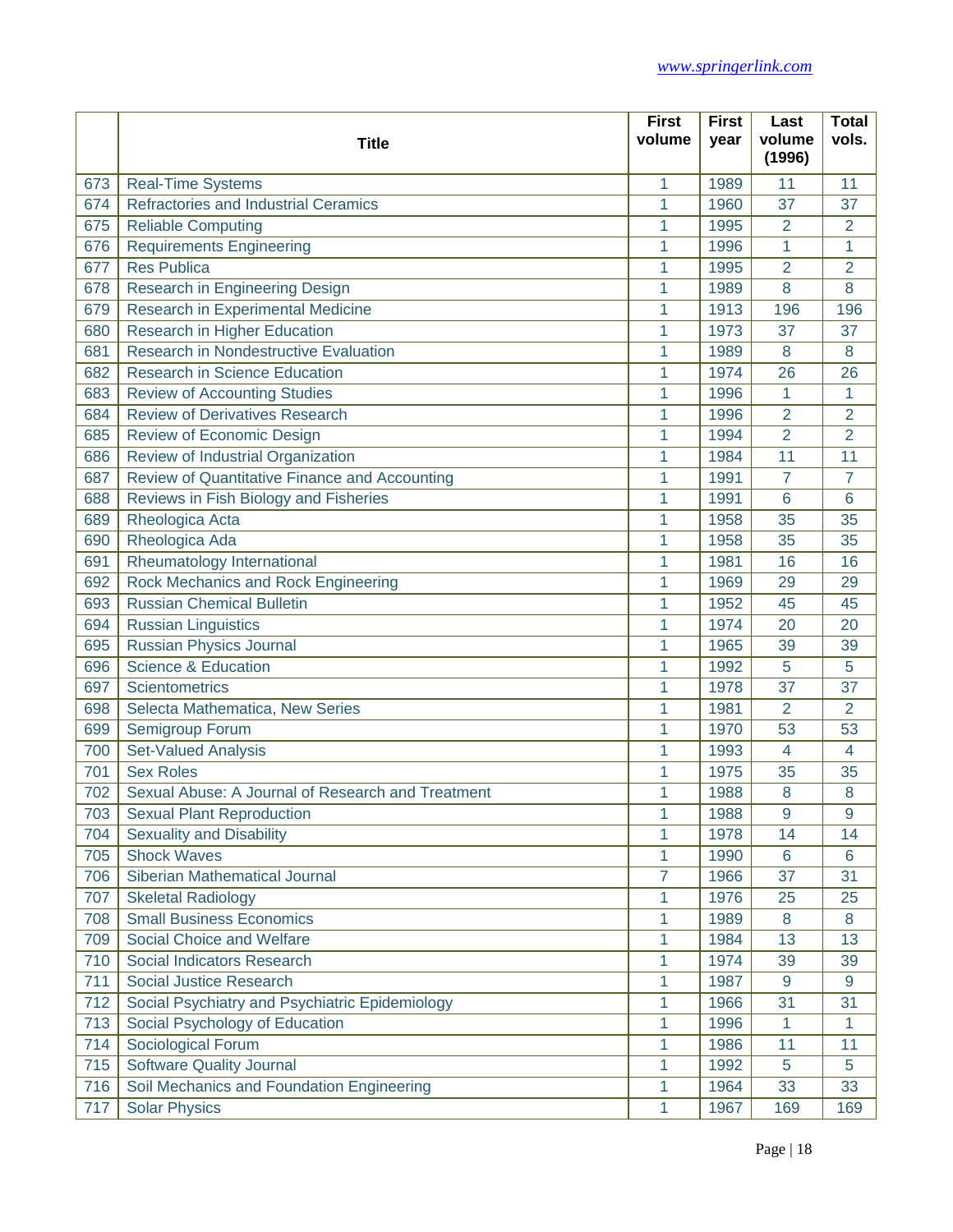|     |                                                                | <b>First</b> | <b>First</b> | Last             | <b>Total</b>    |
|-----|----------------------------------------------------------------|--------------|--------------|------------------|-----------------|
|     | <b>Title</b>                                                   | volume       | year         | volume<br>(1996) | vols.           |
| 718 | <b>Somatic Cell and Molecular Genetics</b>                     | 1            | 1975         | 22               | 22              |
| 719 | Sozial- und Praventivmedizin                                   | 1            | 1956         | 42               | 42              |
| 720 | <b>Space Science Reviews</b>                                   | 1            | 1962         | 78               | 78              |
| 721 | Springer Seminars in Immunopathology                           | 1            | 1978         | 18               | 18              |
| 722 | <b>Statistical Methods and Applications</b>                    | 1            | 1992         | 5                | 5               |
| 723 | <b>Statistics and Computing</b>                                | 1            | 1991         | 6                | 6               |
| 724 | Stochastic Environmental Research and Risk Assessment          | 1            | 1987         | 10               | 10              |
| 725 | Stochastic Hydrology and Hydraulics                            | 1            | 1987         | 10               | 10              |
| 726 | <b>Strength of Materials</b>                                   | 1            | 1969         | 28               | 28              |
| 727 | Structural and Multidisdplinary Optimization                   | 1            | 1989         | 14               | 14              |
| 728 | <b>Structural Chemistry</b>                                    | 1            | 1990         | 7                | 7               |
| 729 | Studia Geophysica et Geodaetica                                | 1            | 1957         | 40               | 40              |
| 730 | Studia Logica                                                  | 1            | 1953         | 57               | 57              |
| 731 | Studies in East European Thought                               | 1            | 1961         | 48               | 48              |
| 732 | Studies in Philosophy and Education                            | 1            | 1960         | 15               | 15              |
| 733 | <b>Supportive Care in Cancer</b>                               | 1            | 1993         | $\overline{4}$   | $\overline{4}$  |
| 734 | <b>Surgery Today</b>                                           | 1            | 1971         | 26               | 26              |
| 735 | <b>Surgical and Radiologic Anatomy</b>                         | 1            | 1978         | 18               | 18              |
| 736 | <b>Surgical Endoscopy</b>                                      | 1            | 1987         | 10               | 10              |
| 737 | <b>Surveys in Geophysics</b>                                   | 1            | 1972         | 17               | 17              |
| 738 | Synthese                                                       | 1            | 1936         | 109              | 109             |
| 739 | <b>Systematic Parasitology</b>                                 | 1            | 1979         | 35               | 35              |
| 740 | Systemic Practice and Action Research                          | 1            | 1988         | 9                | 9               |
| 741 | <b>Telecommunication Systems</b>                               | 1            | 1993         | 6                | $6\phantom{1}6$ |
| 742 | <b>Tertiary Education and Management</b>                       | 1            | 1995         | 2                | $\overline{2}$  |
| 743 | The Annals of Regional Science                                 | 1            | 1967         | 30               | 30              |
| 744 | The Astronomy and Astrophysics Review                          | 1            | 1989         | 6                | 6               |
| 745 | The GENEVA PAPERS on Risk and Insurance Theory                 | 1            | 1976         | 21               | 21              |
| 746 | The Histochemical Journal                                      | 1            | 1968         | 28               | 28              |
| 747 | The International Journal of Advanced Manufacturing Technology | 1            | 1985         | 11               | 11              |
| 748 | The Italian Journal of Neurological Sciences                   | 1            | 1980         | 18               | 18              |
| 749 | The Journal of Membrane Biology                                | 1            | 1969         | 154              | 154             |
| 750 | The Journal of Real Estate Finance and Economics               | 1            | 1988         | 13               | 13              |
| 751 | The Journal of Supercomputing                                  | 1            | 1987         | 10               | 10              |
| 752 | The Journal of Technology Transfer                             | 1            | 1984         | 21               | 21              |
| 753 | The Journal of Value Inquiry                                   | 1            | 1967         | 30               | 30              |
| 754 | The Journal of VLSI Signal Processing                          | 1            | 1989         | 14               | 14              |
| 755 | The Protein Journal                                            | 1            | 1982         | 15               | 15              |
| 756 | The Review of Austrian Economics                               | 1            | 1987         | 10               | 10              |
| 757 | The Urban Review                                               | 1            | 1966         | 28               | 28              |
| 758 | The Visual Computer                                            | 1            | 1985         | 12               | 12              |
| 759 | The VLDB Journal                                               | 1            | 1992         | 5                | 5               |
| 760 | <b>Theoretical and Applied Climatology</b>                     | 1            | 1948         | 55               | 55              |
| 761 | <b>Theoretical and Applied Genetics</b>                        | 1            | 1929         | 93               | 93              |
| 762 | <b>Theoretical and Computational Fluid Dynamics</b>            | 1            | 1989         | 8                | 8               |